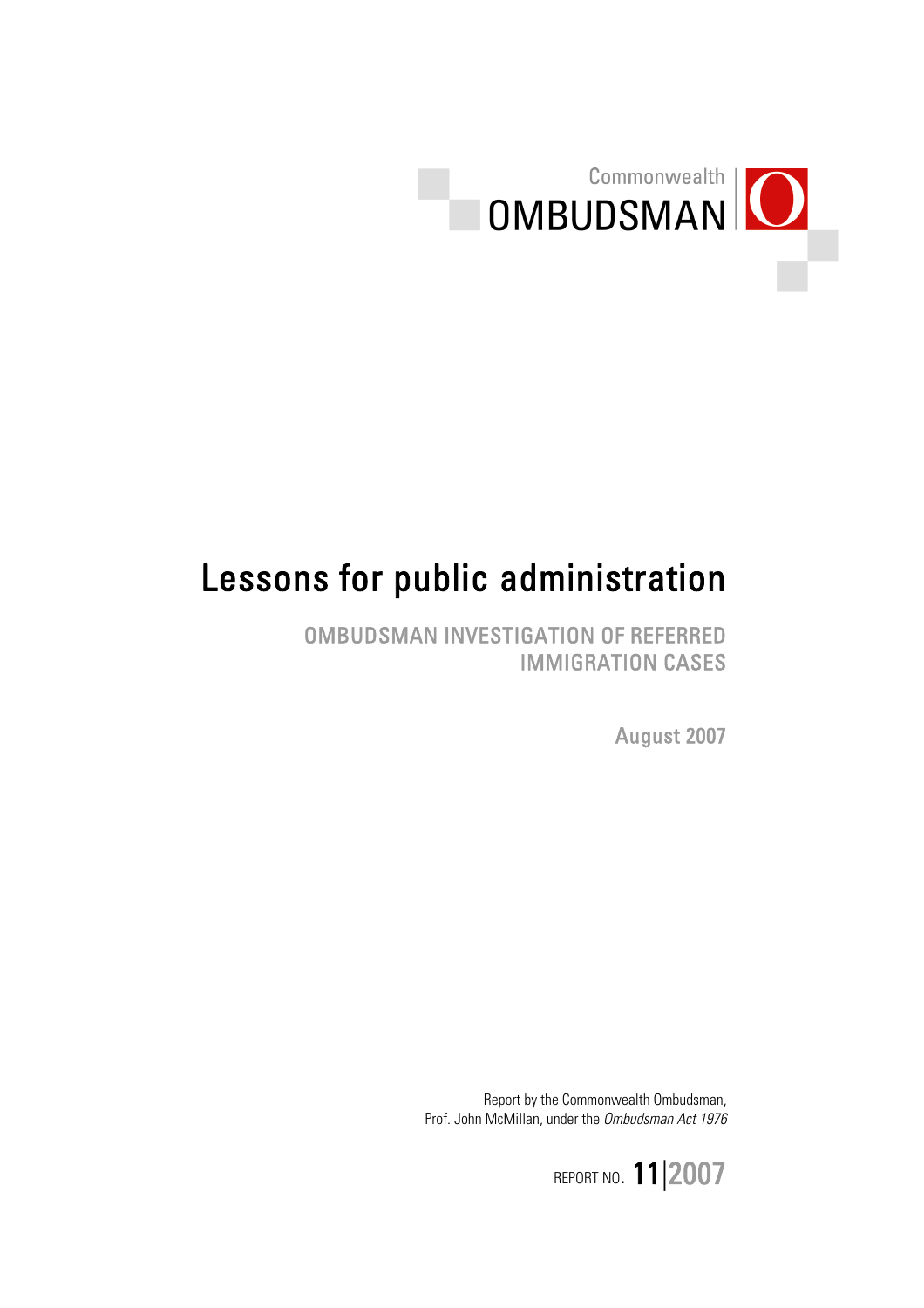#### **Reports by the Ombudsman**

Under the *Ombudsman Act 1976* (Cth), the Commonwealth Ombudsman investigates the administrative actions of Australian Government agencies and officers. An investigation can be conducted as a result of a complaint or on the initiative (or own motion) of the Ombudsman.

The *Ombudsman Act 1976* confers five other roles on the Commonwealth Ombudsman—the role of Defence Force Ombudsman, to investigate action arising from the service of a member of the Australian Defence Force; the role of Immigration Ombudsman, to investigate action taken in relation to immigration (including immigration detention); the role of Postal Industry Ombudsman, to investigate complaints against private postal operators; the role of Taxation Ombudsman, to investigate action taken by the Australian Taxation Office; and the role of Law Enforcement Ombudsman, to investigate conduct and practices of the Australian Federal Police (AFP) and its members. There are special procedures applying to complaints about AFP officers contained in the *Australian Federal Police Act 1979*. Complaints about the conduct of AFP officers prior to 2007 are dealt with under the *Complaints (Australian Federal Police) Act 1981* (Cth).

Most complaints to the Ombudsman are resolved without the need for a formal finding or report. The Ombudsman can, however, culminate an investigation by preparing a report that contains the opinions and recommendations of the Ombudsman. A report can be prepared if the Ombudsman is of the opinion that the administrative action under investigation was unlawful, unreasonable, unjust, oppressive, improperly discriminatory, or otherwise wrong or unsupported by the facts; was not properly explained by an agency; or was based on a law that was unreasonable, unjust, oppressive or improperly discriminatory.

A report by the Ombudsman is forwarded to the agency concerned and the responsible minister. If the recommendations in the report are not accepted, the Ombudsman can choose to furnish the report to the Prime Minister or Parliament.

These reports are not always made publicly available. The Ombudsman is subject to statutory secrecy provisions, and for reasons of privacy, confidentiality or privilege it may be inappropriate to publish all or part of a report. Nevertheless, to the extent possible, reports by the Ombudsman are published in full or in an abridged version. Copies or summaries of the reports are usually made available on the Ombudsman website at www.ombudsman.gov.au. Commencing in 2004, the reports prepared by the Ombudsman (in each of the roles mentioned above) are sequenced into a single annual series of reports.

#### **ISBN 978 0 9803878 2 7**

Date of publication: August 2007 Publisher: Commonwealth Ombudsman, Canberra Australia

© Commonwealth of Australia 2007

This work is copyright. Apart from any use as permitted under the *Copyright Act 1968*, no part may be reproduced by any process without prior written permission from the Australian Government, available from the Attorney-General's Department.

Requests and enquiries concerning reproduction and rights should be addressed to the Commonwealth Copyright Administration, Copyright Law Branch, Attorney-General's Department, National Circuit, Barton ACT 2601, or posted at http://www.ag.gov.au/cca.

Requests and enquiries can be directed to the Director Public Affairs, Commonwealth Ombudsman, GPO Box 442, Canberra ACT 2601; email ombudsman@ombudsman.gov.au or phone 1300 362 072 (local call charge). Copies of this report are available on the Commonwealth Ombudsman's website http://www.ombudsman.gov.au.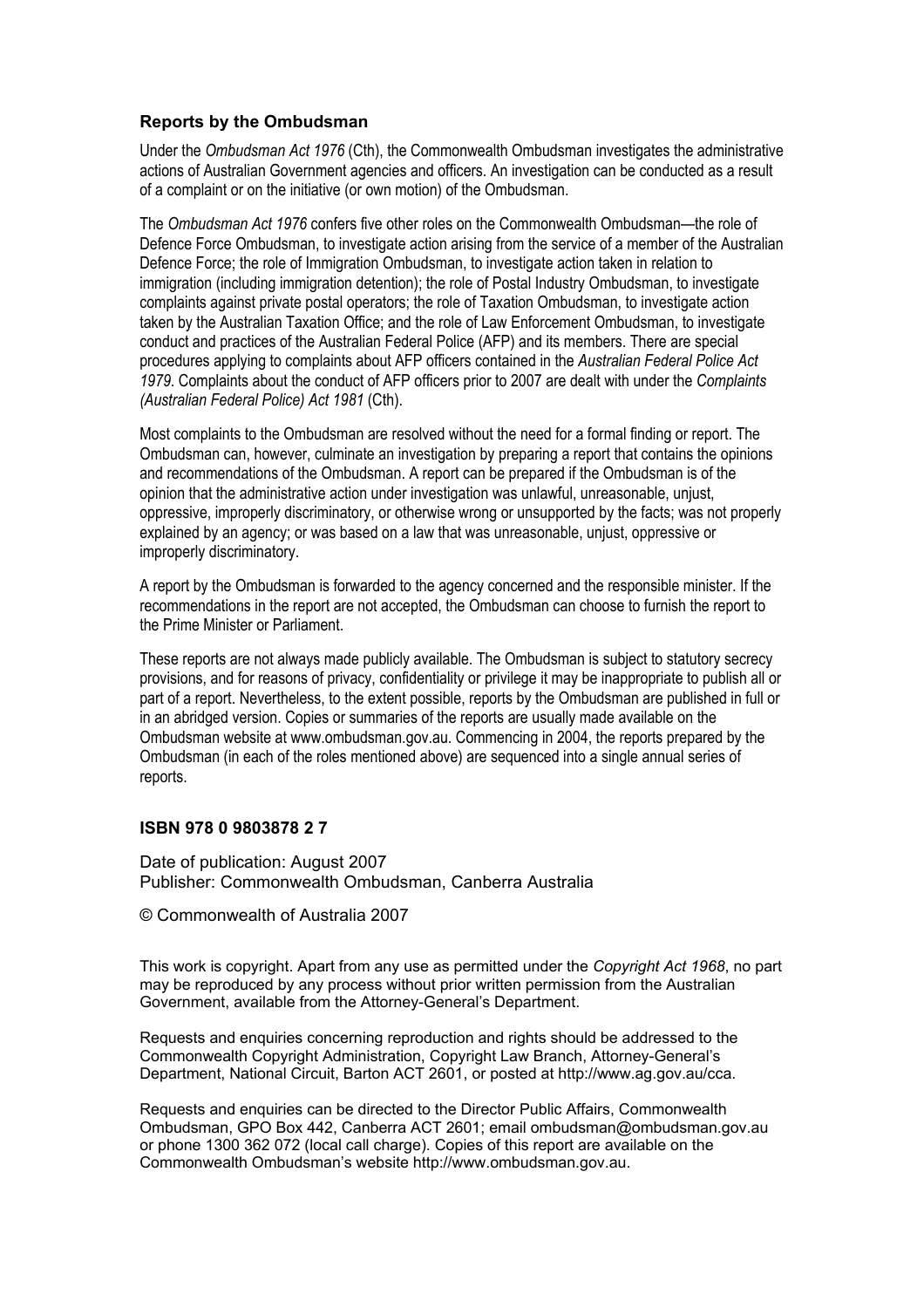## **CONTENTS**

| TEN LESSONS FOR PUBLIC ADMINISTRATION  4                                   |  |
|----------------------------------------------------------------------------|--|
| Lesson 1-Maintain accurate, comprehensive and accessible records 4         |  |
| Lesson 2-Place adequate controls on the exercise of coercive powers 6      |  |
|                                                                            |  |
|                                                                            |  |
|                                                                            |  |
|                                                                            |  |
| Lesson 7-Remove unnecessary obstacles to prudent information exchange with |  |
| Lesson 8-Promote effective communication within your own agency  18        |  |
|                                                                            |  |
|                                                                            |  |
| ATTACHMENT 1-SUMMARY OF REPORTS 24                                         |  |
|                                                                            |  |
|                                                                            |  |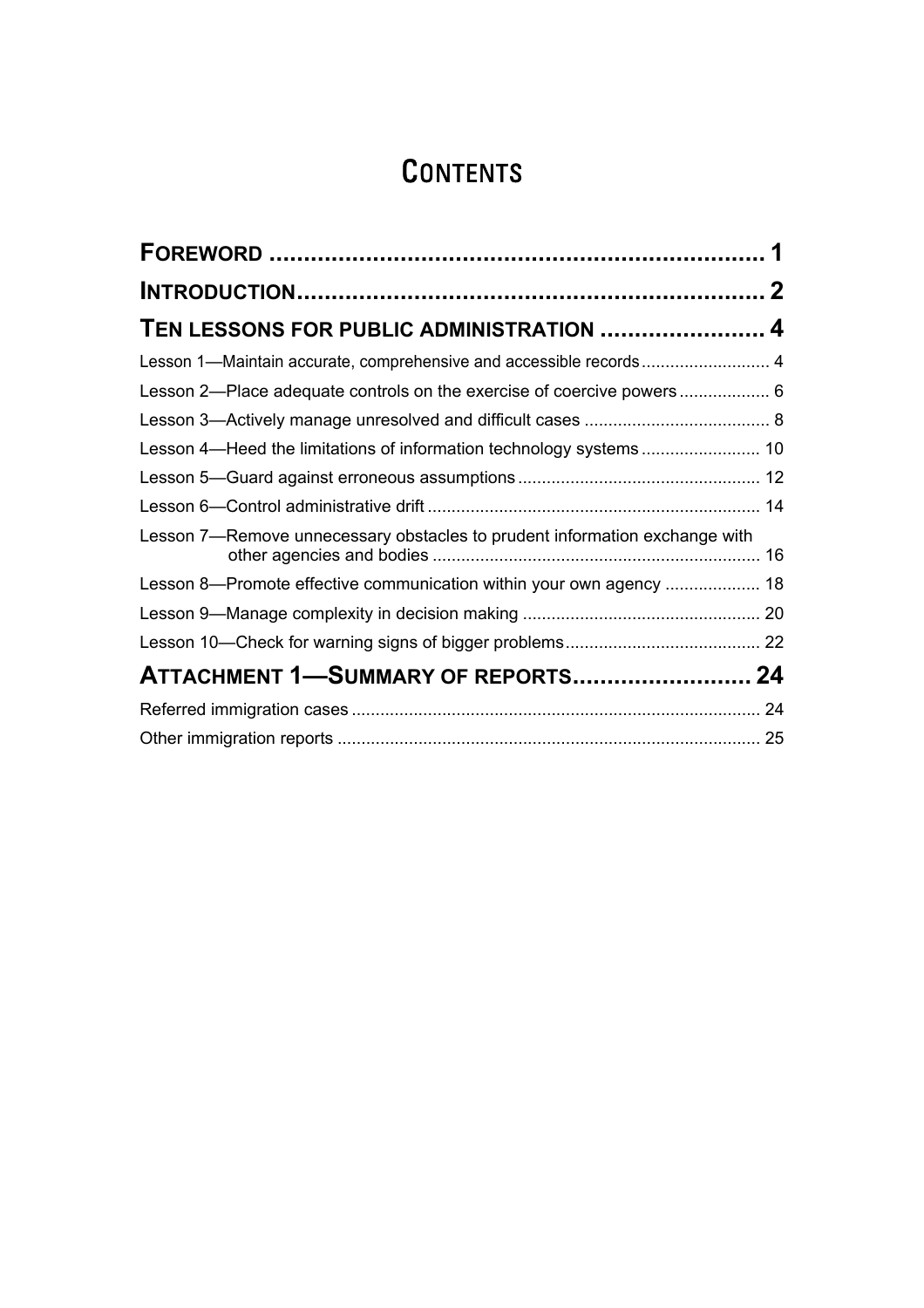## <span id="page-3-0"></span>FOREWORD

In 2005 and 2006 the Australian Government asked my office to investigate 247 immigration detention cases. Eight published reports contain the results of those investigations. The purpose of this new report is to draw together ten lessons from the referred immigration reports that are relevant to all areas of government.

The administrative problems and errors exposed in those reports are not unique to immigration administration. The experience of the Ombudsman's office, gleaned from thirty years of administrative investigation, is that similar practical problems recur in all areas of decision making. Agencies should heed those lessons to guard against administrative error and ensure good decision making.

While this report draws many examples from the referred immigration reports, the purpose in doing so is not to direct any further criticism at immigration administration. The Department of Immigration and Citizenship gave its full cooperation and support to these investigations and has worked hard since 2005 to address the weaknesses that were identified.

Prof. John McMillan Commonwealth Ombudsman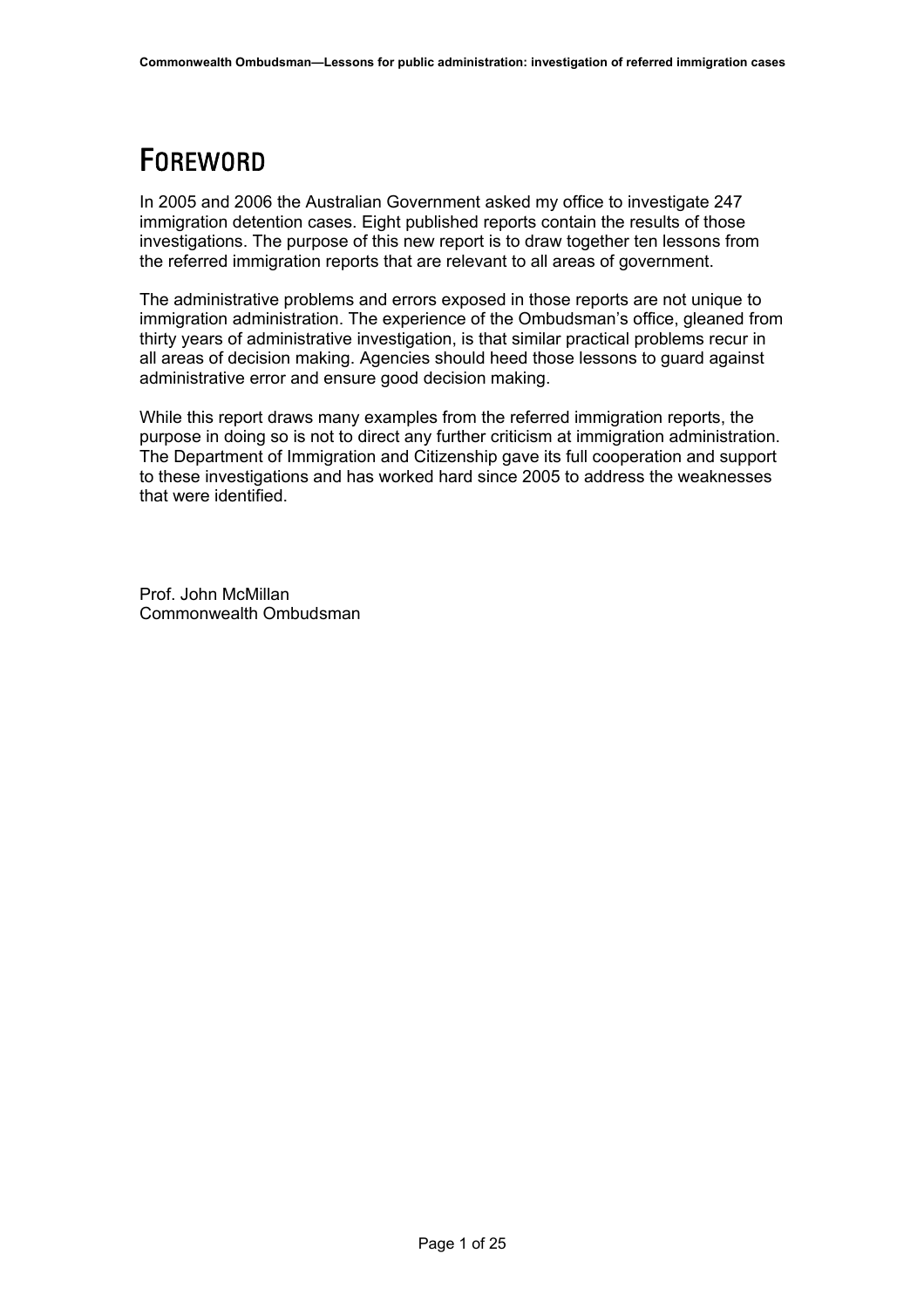## <span id="page-4-0"></span>INTRODUCTION

The 247 immigration detention cases referred by the Australian Government to the Commonwealth Ombudsman followed two earlier reports concerning the immigration detention of Ms Cornelia Rau, and the detention and removal from Australia of Ms Vivian Alvarez.<sup>[1](#page-4-1)</sup> In each of the 247 cases referred to the Ombudsman, a person who had been taken into detention by the Department of Immigration and Citizenship (DIAC) was later released and their computer record marked with the descriptor 'not unlawful'. This descriptor meant that the person either was not an unlawful noncitizen and should not have been detained, or was now recognised as being lawful and could no longer be detained. For example, in some cases the person was an Australian citizen; in others the person either held a visa that entitled them to live in the community or something had occurred (such as a court case) which meant they should no longer be detained. The core issue in each investigation was whether all or any part of the person's detention was unlawful or wrongful.

The issues arising from the investigation of the 247 cases formed the basis of six consolidated public reports and two reports on individual cases. Appendix 1 has a summary of those eight reports, together with a summary of the reports of the inquiries into the cases of Cornelia Rau and Vivian Alvarez. The reports highlighted errors made in many but not all of the 247 cases, and pointed to systemic failures in immigration administration. Administrative, legislative, policy and system-based changes that were recommended in the reports were accepted by DIAC and addressed in a significant reform program that commenced in [2](#page-4-2)005.<sup>2</sup>

The cases under investigation should be viewed in context. The modern migration regime is complex and poses many challenges for decision makers. The regime is fraught with factual uncertainty and legal difficulty and is made all the more demanding by the human implications of each decision. There is a complex range of visa categories, migration policies and instructions, and legislative provisions, some of them coercive. There is frequent litigation and legislative and policy amendment. Decision makers must maintain careful judgement across a high volume of cases that are decided in a large number of locations, nationally and internationally. DIAC clients exhibit great diversity in their national, cultural and linguistic backgrounds, and their circumstances can change frequently.

A significant proportion of DIAC administrative decisions relate to the complex visa regime. There are many visa categories with multiple conditions regulating how a person can enter and remain in Australia. The visas range from short-term temporary visas to long-term or permanent visas, and are issued for travel, personal, business, educational and other purposes. The bridging visa regime, which is currently under review, is also multifaceted and includes many sub-categories and conditions.

A special feature of the legislation administered by DIAC is that it confers a range of coercive powers, including the power to place people in immigration detention. The use of the detention power conferred by s 189 of the *Migration Act 1958* was a key

<span id="page-4-1"></span> <sup>1</sup> *Report of Inquiry into the Circumstances of the Immigration Detention of Cornelia Rau*, Report by Mr Mick Palmer AO APM, July 2005; and Commonwealth Ombudsman, *Report of Inquiry into the Circumstances of the Vivian Alvarez Matter, Report No 03/2005.*<br><sup>2</sup> Those are described in top Information Shoots published by the Department of

<span id="page-4-2"></span>These are described in ten Information Sheets published by the Department of Immigration and Citizenship in June 2007, entitled 'Palmer Report—two years of progress'.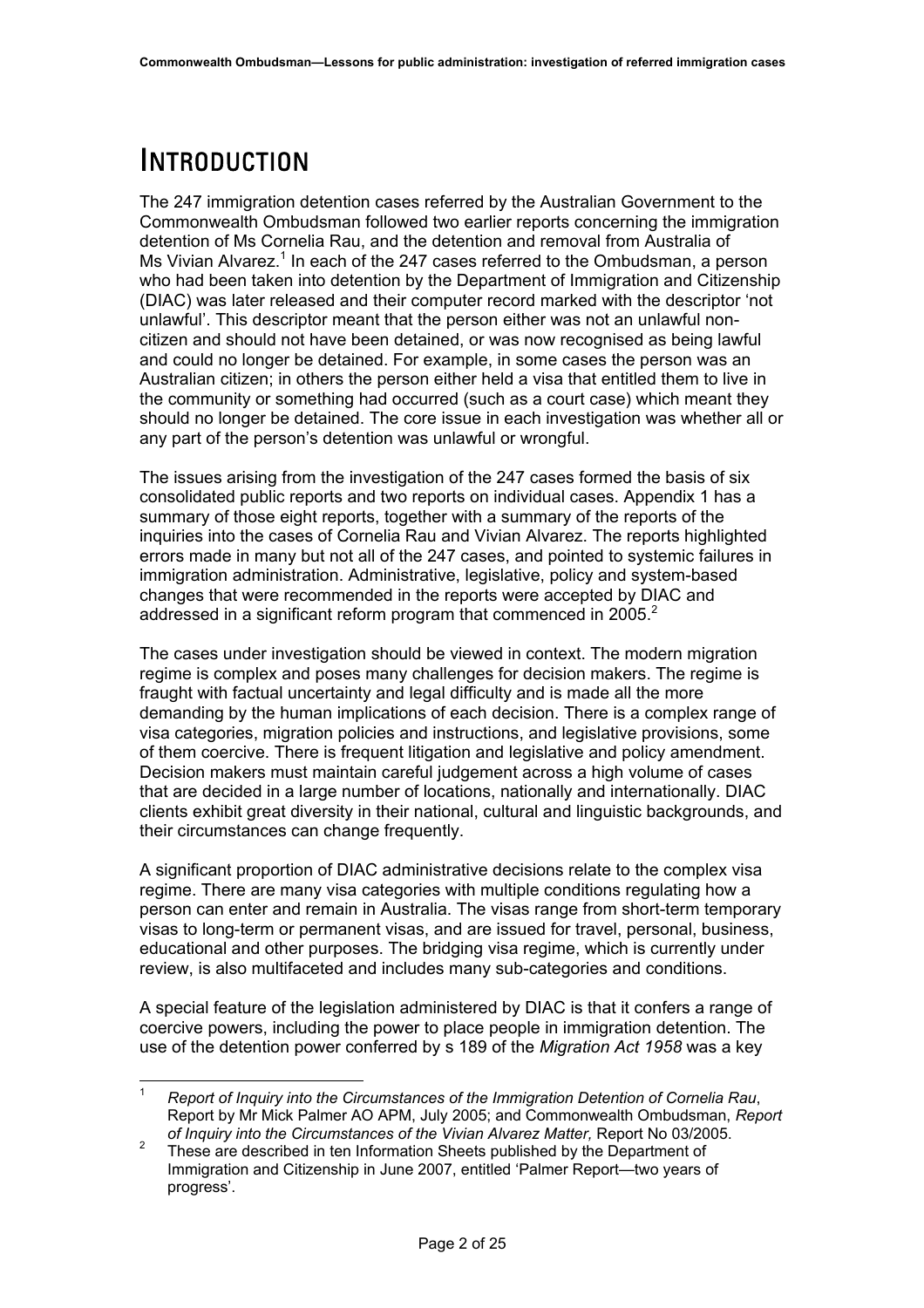issue in the cases investigated by the Ombudsman's office. Section 189 provides that an officer must detain a person if the officer knows or reasonably suspects that the person is an unlawful non-citizen. Other powers conferred by the Migration Act that can impact upon a person's freedom or liberty include the power to search premises, seize property, cancel a visa, remove or deport a person, and question a person.

The legislative powers conferred upon immigration officers, and the decisions they are required to make, are not unlike the functions exercised in other areas of government. At the end of every administrative process is a person who can be affected, beneficially or adversely. It is therefore important in all areas of government administration that the exercise of significant powers is underpinned by high quality internal systems, rigorous decision making, clear policy guidance, effective training, active oversight and quality assurance, and efficient internal and external information exchange. The 247 cases that were referred to the Ombudsman's office for investigation exemplify those themes. The cases are a reminder that all areas of government should heed the practical lessons presented in this report.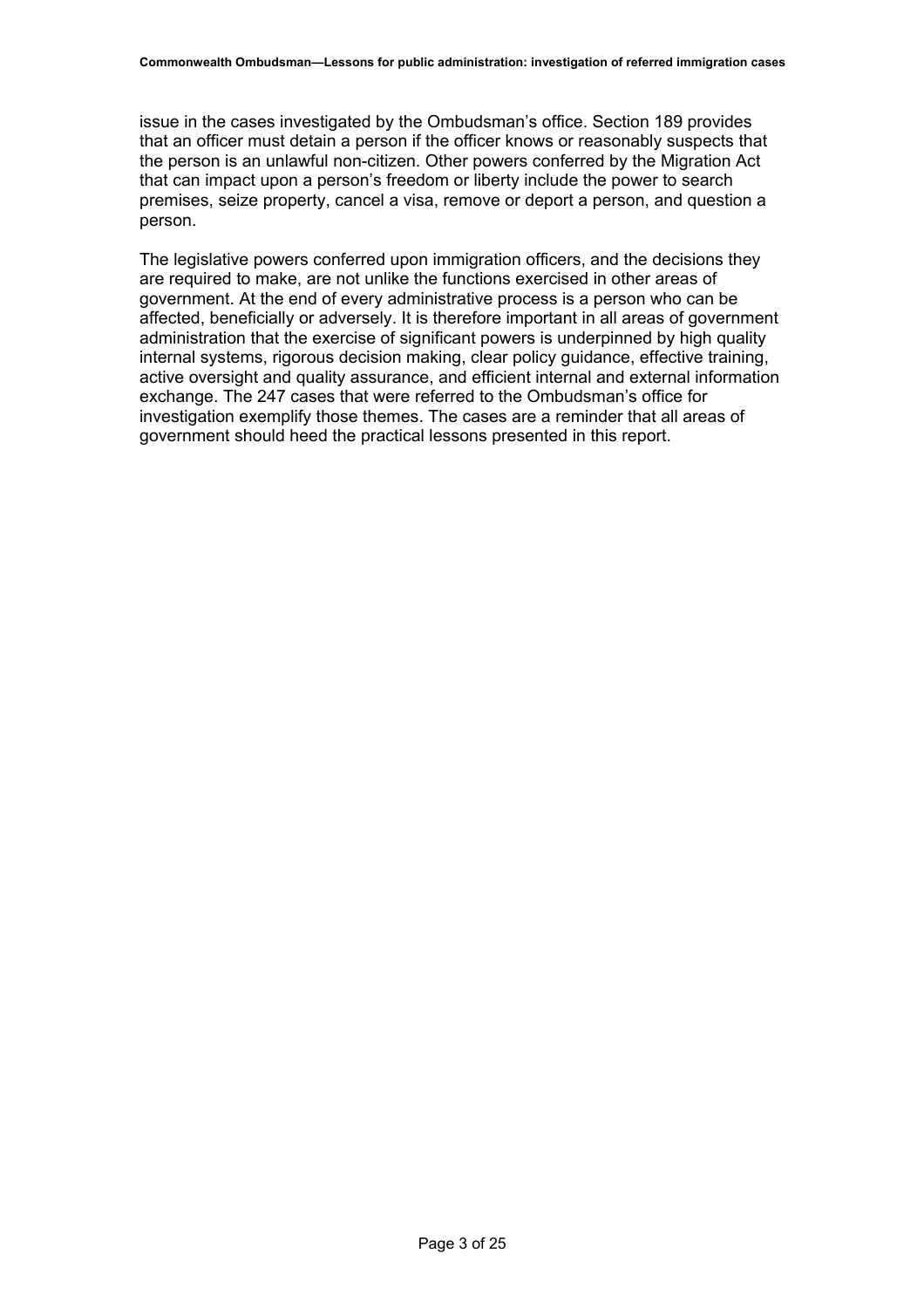### <span id="page-6-0"></span>TEN LESSONS FOR PUBLIC ADMINISTRATION

#### Lesson 1—Maintain accurate, comprehensive and accessible records

- $\Box$  Could a lapse in records management in your agency result in administrative errors that cause damage to clients?
- $\Box$  Are there weaknesses in records management in your agency?
- Does your agency have a clear and strong policy on records management, backed up by training for all staff, and regular evaluation of whether the policy is being observed?

1.1 Administrative decision making directly affects the lives and well being of members of the public. For that reason alone the records that underpin decisions must be accurate, comprehensive and accessible. Information management systems must be robust and contain appropriate safeguards to identify and counteract problems. Careful attention must also be paid to the many legal requirements that require good records management, such as freedom of information and archival legislation and administrative law review of government decision making. The commitments made in government service charters to be timely, responsive and accountable can depend on good records management.

1.2 The *Data problems* report illustrates how poor record-keeping practices can adversely affect a member of the public, in this instance by unwarranted detention. A small error can cause great damage. The report contained case studies of how data management errors led to visa holders being wrongly detained and deprived of their legal right to freedom in the community. The errors, often simple in nature, included data about a person's personal details or immigration status being wrongly entered on DIAC's system, documents that recorded essential facts being misplaced, files being lost, files dealing with the same person not being cross-referenced, and files not showing clearly when or by whom a decision was made.

1.3 Other government agencies exercise similar powers that can adversely affect members of the public. Examples are powers to arrest, search premises, prosecute, restrict movement, control assets, deny or revoke benefits, and impose penalties and charges. In all areas of government, decision makers rely on agency records for timely and accurate information to support and justify good decisions.

1.4 Good record keeping will only exist when there is a strong cultural commitment within an agency to rigorous practice in records management. This includes correct folio numbering, document filing, and description and indexing of files; care in entering data onto systems; proper maintenance, storage and retrieval of files; and evidence-based decision making. The emphasis on recordsmanagement practices may seem pedantic at times, but the lesson to be grasped is that looseness or slippage in records-management practices is but a short step away from the more serious errors and consequences of the kind identified in the immigration investigations.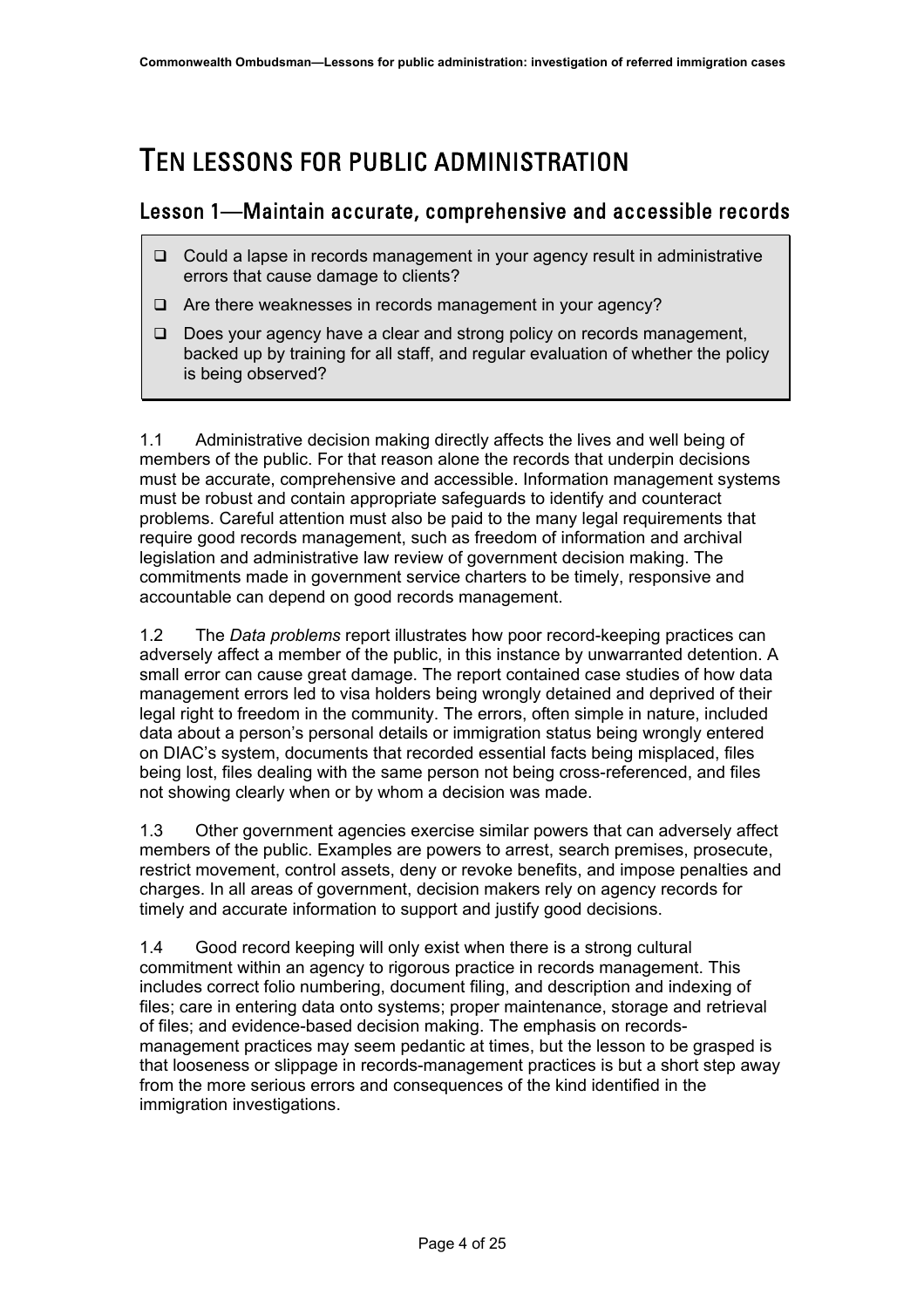1.5 In summary, agencies should establish good records management, by ensuring that:

- staff are well trained and supported in good records-management practices
- administrative systems accurately record client details
- clear, accessible and current policy guidance is provided on recordsmanagement processes
- it is part of agency culture that professional records management is essential to underpin high quality decision making
- quality assurance mechanisms are applied at all stages of recordsmanagement processes.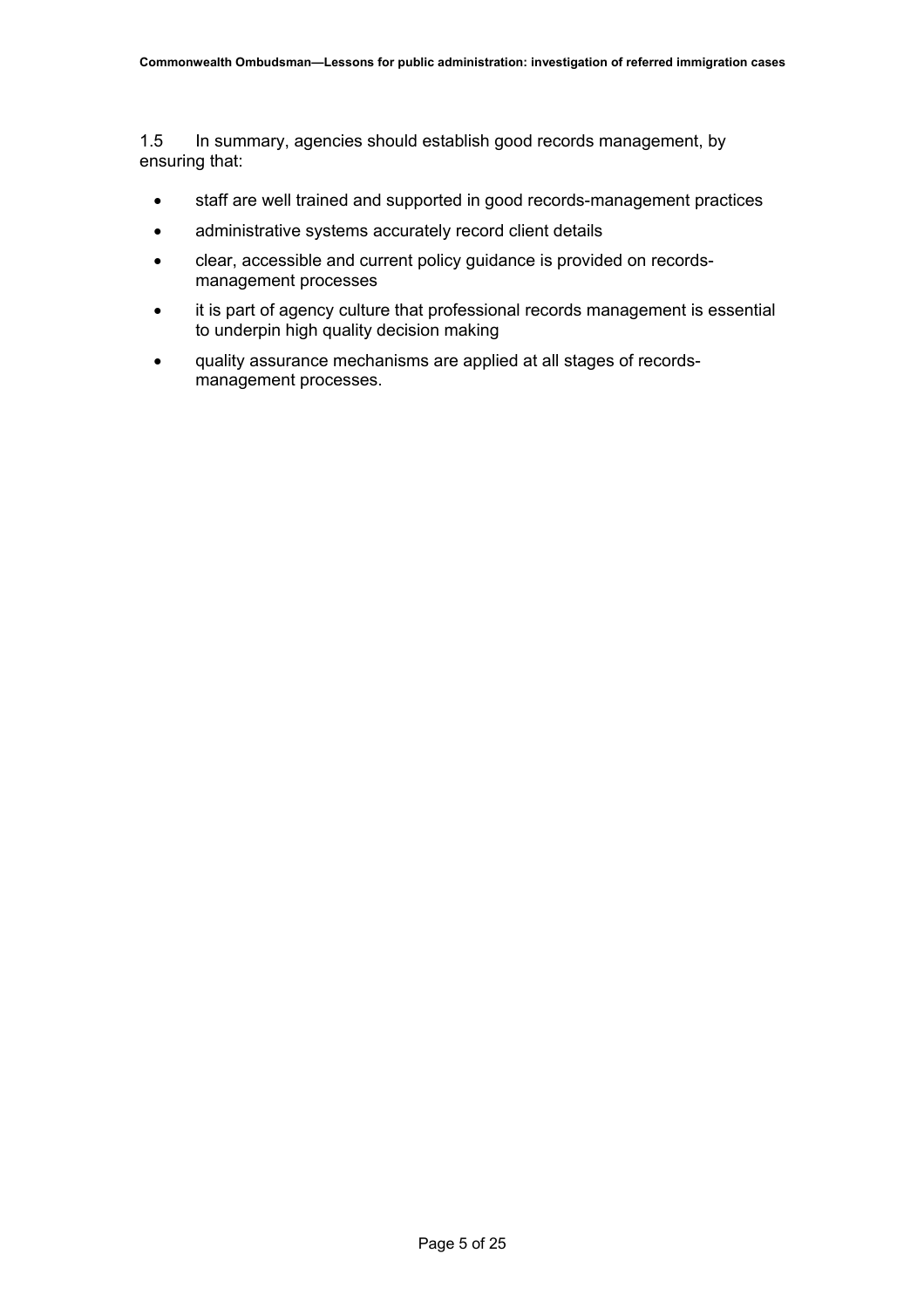### <span id="page-8-0"></span>Lesson 2—Place adequate controls on the exercise of coercive powers

- Does your agency exercise coercive powers?
- $\Box$  Is there proper training and policy quidance for the officers who exercise coercive powers?
- $\Box$  Are checks and controls in place to ensure that coercive powers are properly exercised?

2.1 'Coercive power' refers to the authority given to government officers by legislation to compel individuals and organisations to comply with decisions, orders and directions. Failure to comply may attract a penalty or be enforced by a court order. Examples are the power conferred on officials to summon people to provide information or documents, to enter private premises, confiscate goods, impose a penalty, detain a person or restrict their freedom of movement. Powers of that kind are commonly found in legislation relating to taxation, customs, immigration, law enforcement and national security.

2.2 A strong theme in Australian legal tradition is that government coercive power should be closely controlled. This is necessary to safeguard rights and freedoms that are regarded as fundamental in our society. Courts have developed many legal principlesthat limit and control the use of coercive power.<sup>3</sup> They include:

- legislation is required to confer coercive power upon government officers, and the conferral must be clear and explicit
- coercive power can only be exercised by an officer nominated in the legislation or to whom power has been expressly delegated under the legislation
- an officer exercising a coercive power must pay close attention to all relevant considerations and may need to make enquiries to clarify issues in doubt before exercising the power.

2.3 A coercive power conferred by the Migration Act that arose in many of the referred immigration cases investigated by the Ombudsman's office was the power to detain a person reasonably suspected of being an unlawful non-citizen (s 189). The reports concluded that in many instances the use of that power went unchecked, unjustified and without review. The problems were numerous. A decision to detain was sometimes made on the basis of information that was insufficient to support a reasonable suspicion, or that conflicted with other information that was ignored. Officers did not always act on the basis that s 189 imposed a continuing obligation to maintain a reasonable suspicion that a person in detention was an unlawful noncitizen. It was not always clear from the file which officer had made the decision to detain or to continue a person's detention. File information was not checked for accuracy before compliance action was taken. Some people were also detained by police officers, at the request of DIAC, without proper checking of the information that aroused police suspicion.

<span id="page-8-1"></span> <sup>3</sup> For example, *Coco v The Queen* (1994) 179 CLR 427, *Goldie v Commonwealth* (2002) 188 ALR 708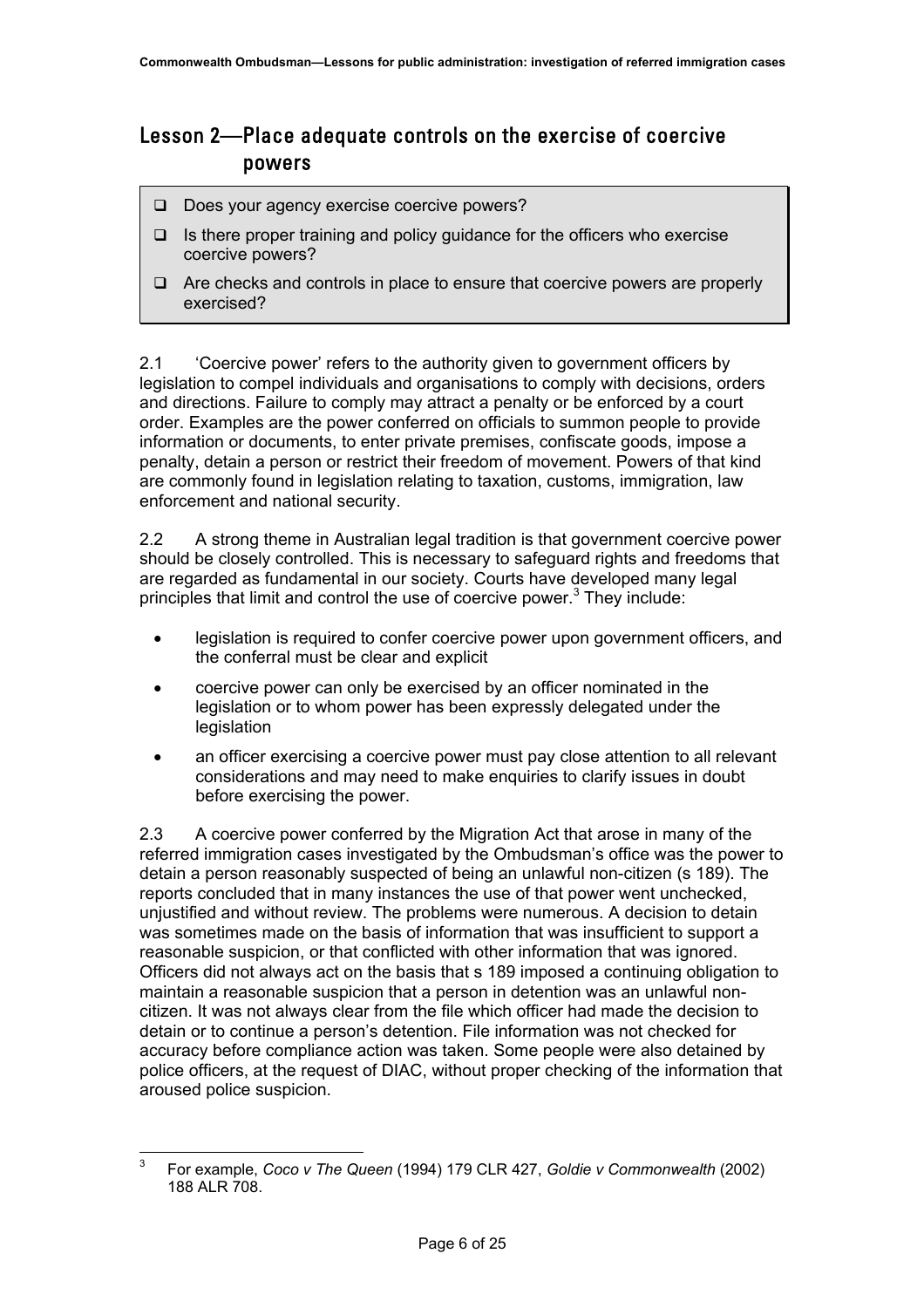2.4 Although those problems were unique to s 189, they hold lessons that should be heeded by all government agencies. Wherever coercive power is being exercised, there must be rigorous managerial and administrative controls in place. This includes clear guidelines and instructions for staff, regular and up-to-date training, active supervision of staff exercising the powers, and periodic review of whether decisions are being made properly and consistently.

2.5 An added reason for tight control on the use of coercive power is that it is often exercised at numerous locations around Australia, by operational staff who hold relatively junior positions in the agency. Both the legislation being administered and the facts to support its use can be complex and require the exercise of discretion and judgement. There may be pressure to make a swift decision, with a limited opportunity to consult with other officers, for example, in deciding to detain or arrest a person or to confiscate goods.

2.6 In summary, agencies should place strong checks and controls on the use of coercive powers, by ensuring that:

- staff are well trained and provided with practical and up-to-date policy guidance
- the delegated authority to exercise coercive powers is only given to staff who have the required skill level
- the use of coercive powers is well documented and records the identity of officers and the reasons for decisions
- the use of coercive powers is regularly monitored and audited, and subject to quality assurance
- agency policies that guide the use of coercive powers draw attention to unique circumstances that may require special attention (such as the use of power affecting a child or person with a physical or intellectual disability, or other special need).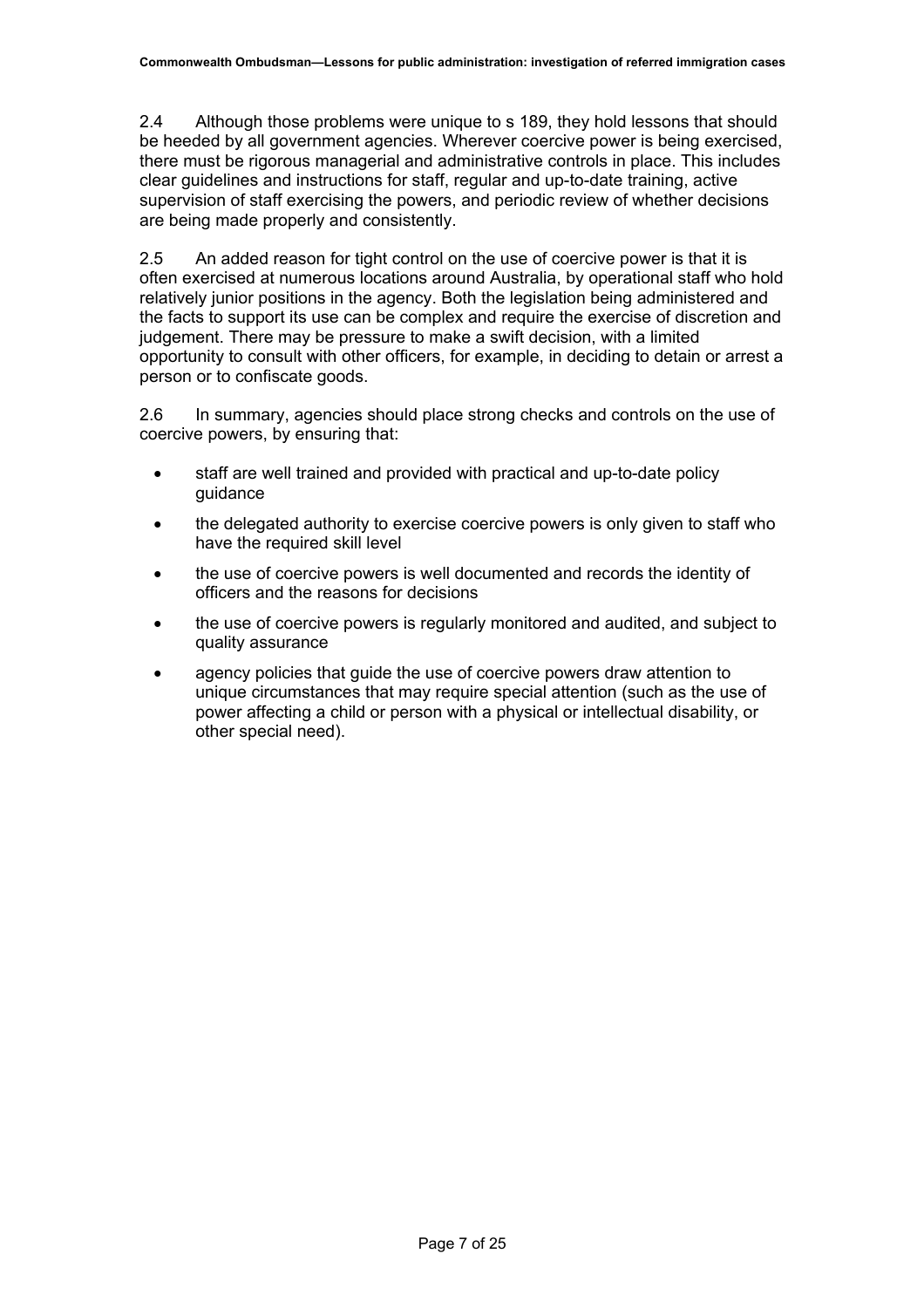#### <span id="page-10-0"></span>Lesson 3—Actively manage unresolved and difficult cases

- □ Does your agency make difficult decisions that challenge the knowledge and experience of officers?
- $\Box$  Are there internal arrangements to pinpoint difficult cases and ensure they are actively managed?
- $\Box$  Is there a quality assurance system for reviewing the correctness of agency decisions?

3.1 Agencies generally have the collective experience and wisdom to deal with all problems faced by the agency. Rarely, however, does a single officer have the requisite skills to manage every problem. This makes it necessary for agencies to work in an integrated and coordinated manner. By doing so, agencies can identify problems at an early stage and take appropriate action to resolve them and prevent a recurrence. It is equally important to learn from mistakes and to safeguard against future error.

3.2 That did not always happen in the immigration cases investigated by the Ombudsman's office. Difficult cases were not referred for advice or brought to the attention of more senior officers. Decisions known to be flawed were not studied to detect if there were systemic issues that needed to be addressed. The arrangements for quality assurance and periodic review of decisions by senior officers were deficient. Nor was there a strong culture among officers that it was their responsibility to correct any error they identified in a decision.

3.3 Lapses of those kinds were more likely to occur in cases that were inherently difficult. Some clients gave confusing and conflicting information, or spoke only a foreign language. Others were in poor mental health and unable to communicate their situation. In some cases clients were uncooperative or deliberately deceptive.

3.4 Complications of that kind can overwhelm good decision making unless effective procedures are put in place to deal with difficult cases. The purpose of doing so is to ensure that all the expertise of an agency can be called upon at the right time.

3.5 The case of Vivian Alvarez provides a good illustration of the need to involve senior management in resolving difficult cases. Telephone calls made by Ms Alvarez's former husband to DIAC over a period of 18 months had failed to prompt any action to locate her. After a call to the Minister's office was brought to the attention of executive level staff in DIAC, the matter was escalated immediately and Ms Alvarez was located in the Philippines three weeks later. This also triggered a wider inquiry into departmental practices.

3.6 Since then, DIAC has implemented reforms to ensure that difficult cases are properly managed, and that unresolved cases are reviewed periodically. Special measures have also been implemented in the detention environment, where some of the more serious problems had occurred, to ensure that there are clearer procedures and responsibility for making and reviewing detention decisions.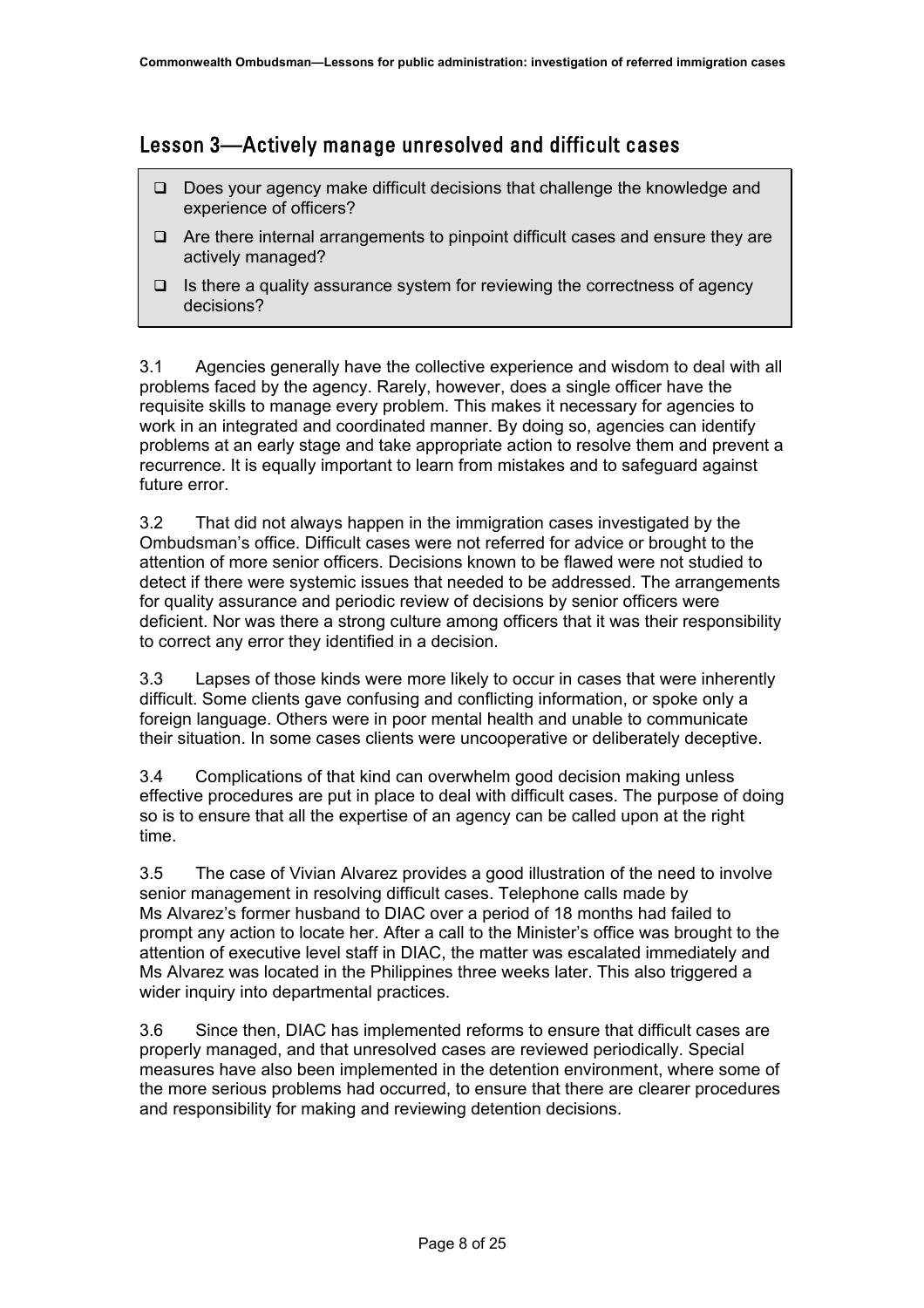3.7 In summary, agencies should guard against the risk that difficult cases will be wrongly decided or overlooked, by ensuring that:

- the authority to decide issues that are prone to be difficult is assigned to officers with the appropriate level of skill and understanding of legislative requirements
- quality assurance, oversight and review of decisions is a feature of all systems in which a large number of decisions are made under tight pressures
- agency procedures emphasise the need to escalate unresolved or difficult cases for consideration by more senior officers
- risk areas in agency decision making are reviewed periodically and systems adjusted where necessary
- all agency officers understand that it is their joint responsibility to ensure that problems are not overlooked or hidden.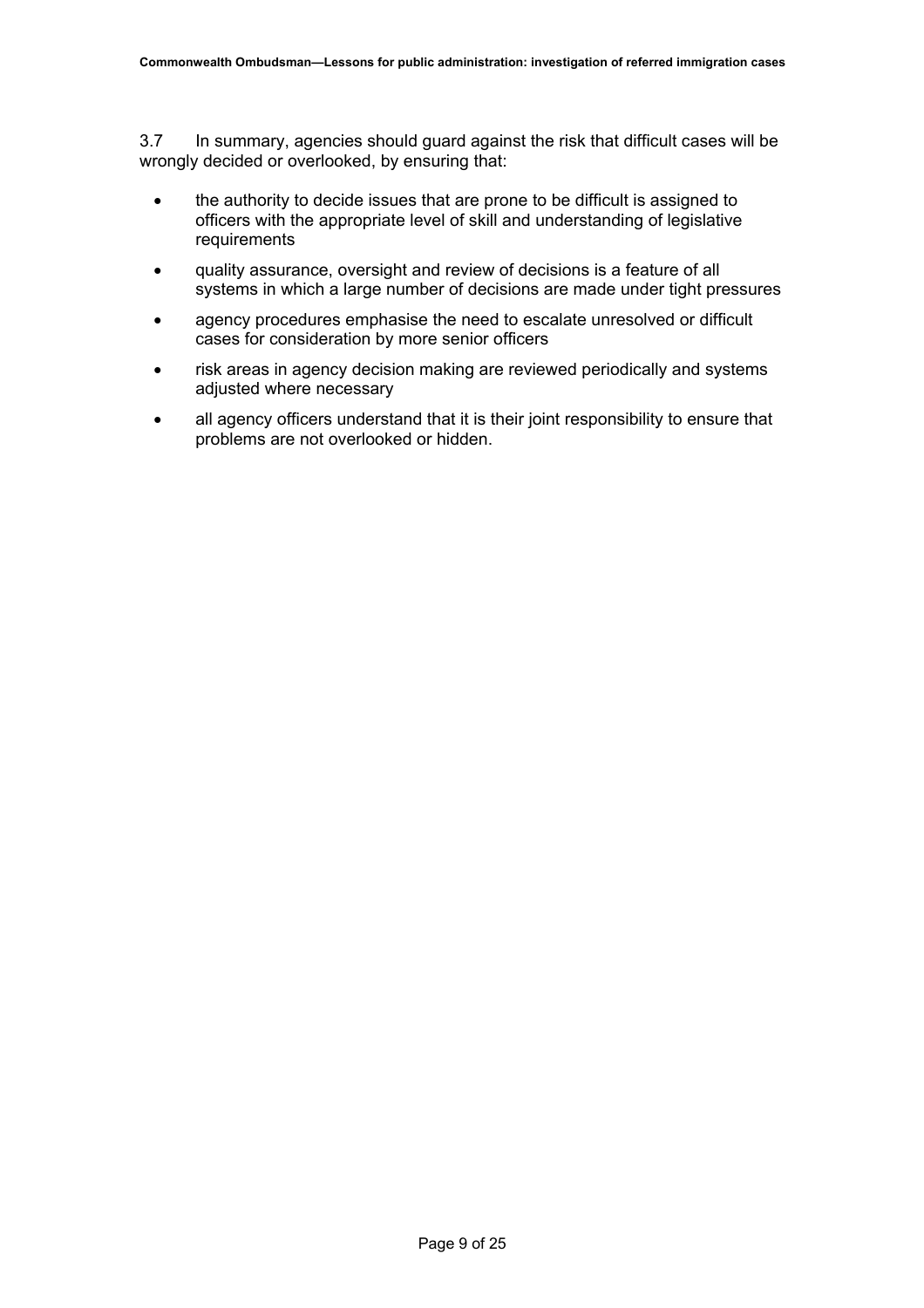### <span id="page-12-0"></span>Lesson 4—Heed the limitations of information technology systems

- $\Box$  Does your agency rely on IT systems to assist decision makers?
- $\Box$  Are officers alert to the risk that systems may not contain accurate or complete information?
- $\Box$  Are systems designed and maintained for accuracy, transparency and completeness?

4.1 The administration of legislation and government programs now relies heavily on the use of information technology (IT) systems to store, retrieve, exchange and analyse information. They have become key support tools in administrative decision making.

4.2 Used and managed appropriately, IT systems bring greater accuracy, consistency and transparency to public administration. There is an understandable tendency for officers to place great reliance on automated systems. They are assumed to be up to date, accurate and reliable. In contrast, traditional data systems such as paper files and batch-stored documents can be difficult to access and unreliable, reflecting poor practices of the past.

4.3 In fact, automated systems can suffer from the same weaknesses as the manual systems they replace. They are no better or more reliable than the data entered on the system. Equally, a design or a programming error can feed through and taint decisions that are based on information in the system.

4.4 Problems caused by inappropriate reliance on IT systems arose in many of the immigration cases. There was a tendency in some cases for officers to accept uncritically the information they read on a system, even when there was contradictory information from other sources or systems. In other cases, there was a lack of understanding of the complexities of an IT system. These errors resulted in officers uncritically accepting information about a person's immigration status, without drilling further into the system to verify or clarify a person's status.

4.5 Another error was to assume that a person who could not be located on DIAC's system must be unlawful and liable to detention. In fact, the inability to locate a record could be due to other factors, such as an error in data entry and retrieval, or a person using an alias for reasons unrelated to their immigration status. In one instance, an Australian citizen who spoke with an accent due to a mental illness could not be located on the system and an order for his detention was made. However, the person had been born in Australia, had never travelled overseas and therefore would not have been recorded on DIAC's IT systems.

4.6 The design of DIAC's IT systems was also an issue. Different areas of DIAC used their own system, and officers might need to search multiple systems to correctly determine a person's immigration status. The inadequate level of integration between the IT systems hampered officers. DIAC has recognised these shortcomings and is currently working towards a new integrated and tailored 'Systems for People'.

4.7 The failure of agency officers to heed the limitations of IT systems has been a regular theme in complaints to the Ombudsman across all areas of jurisdiction. Another example that illustrates the seriousness of this issue is described in a recent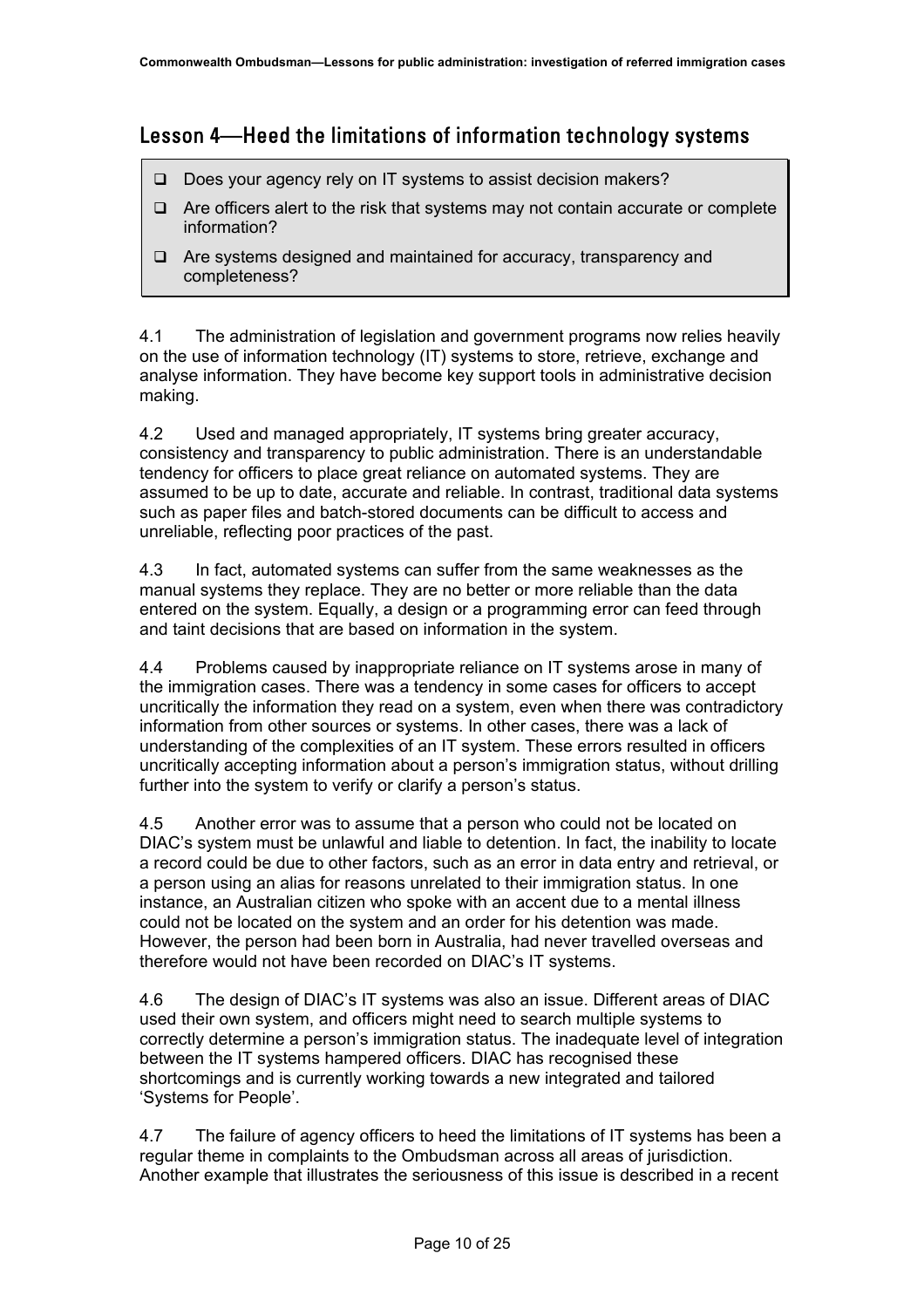report of the New South Wales Ombudsman. In a report on DNA sampling, the Ombudsman found instances in which DNA computer records were incorrect, leading in one case to a person being wrongly arrested and charged. The problem could arise from an error as simple as an officer mistakenly believing that two files related to the same person and thus recording the DNA profile of one person against another.<sup>[4](#page-13-0)</sup>

4.8 General guidance on the use of IT systems in administrative decision making is now given in *Automated Assistance in Administrative Decision-Making: Better Practice Guide*. The Guide was developed jointly by several Australian Government agencies, including the Commonwealth Ombudsman's office.<sup>[5](#page-13-1)</sup> The purpose of the Guide is to ensure that IT systems are aligned to principles of good decision making and administrative law. Issues that are addressed in the Guide include the governance principles that should apply to IT systems, and the steps that can be taken to ensure accuracy, transparency and accountability in the design and operation of IT systems.

- 4.9 In summary, agencies should ensure that:
	- IT systems in the agency appropriately model the business processes of the agency, such as the legislation administered by the agency
	- if there are different IT systems for different business processes in the agency, those systems are properly connected and integrated
	- staff are trained to be cautious in entering and retrieving data from IT systems, and basing decisions on that data
	- agency officers have the requisite skills, knowledge, training and policy guidance to properly use the agency's IT systems
	- IT systems support accurate decision making, both in the agency and in other agencies to which information is provided.

<span id="page-13-0"></span> <sup>4</sup> NSW Ombudsman, *DNA sampling and other forensic procedures conducted on suspects and volunteers under the Crimes (Forensic Procedures) Act 2000,* NSW Ombudsman, October 2006 at iv and Ch 11.<sup>5</sup>

<span id="page-13-1"></span>*Automated Assistance in Administrative Decision-Making: Better Practice Guide*, Australian Government, February 2007.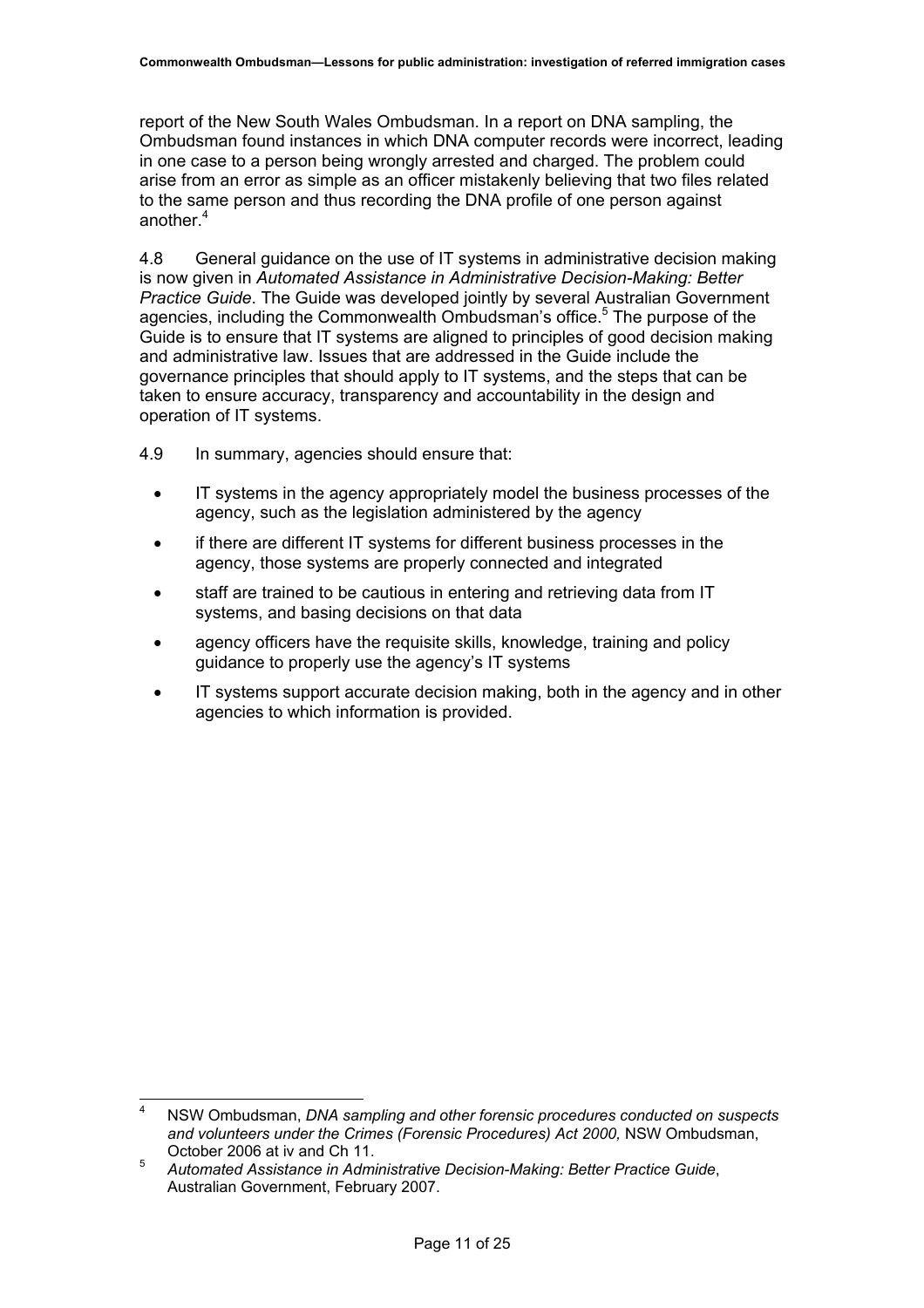### <span id="page-14-0"></span>Lesson 5—Guard against erroneous assumptions

- $\Box$  Is there a risk that false assumptions could play a part in decisions made in your agency?
- Have the areas of potential risk in decision making been identified and dealt with in agency guidelines, training and case review?
- Are officers given practical instruction on how to make discretionary decisions?

5.1 It is rare that a statute will provide a complete answer to every uncertainty that arises in administering the statute. Issues will continually arise that require the exercise of discretion and practical judgement. In discharging that task, it is to be expected that officers will rely on their experience and wisdom, and be guided by agency policies. Indeed, a hallmark of good administration is that decisions are made by officers who are experienced in dealing with similar problems. They can ensure sound judgement and consistency in decision making.

5.2 There is an associated risk, however, that officers who work partly from experience and intuition will be influenced by notions or assumptions that lead to error. Erroneous notions, if too blatant, will be classified as prejudgement or bias that invalidates decisions. A more subtle, but more prevalent, danger is that erroneous notions will cause decision makers to discount relevant information or lines of enquiry or to give disproportionate weight to unconvincing items of information.

5.3 Three examples of this danger were discussed in the referred immigration reports. Firstly, the *Children in detention* report found a tendency by officers to assume that a child had the same immigration status as its parents. In fact a child's status could be different because of the terms of the *Australian Citizenship Act 1948*. The result is that some children who were citizens were detained along with parents who were unlawful non-citizens.

5.4 Secondly, the *Detention process issues* report found a tendency by DIAC officers to rely on police information without questioning or checking its relevance for immigration purposes. The result is that many people who were referred to DIAC by the police were detained following a cursory background systems check and without the person first being interviewed by DIAC. The use of an alias by a person could also be viewed as suspicious though in fact it was unrelated to a person's immigration issues.

5.5 Thirdly, the *Mental health and incapacity* report noted that in many of the cases in that report the foreign ethnicity of a person was apparent and appeared to be a factor in the referral of that person to DIAC by state police. This was also a feature noted in the reports concerning Ms Cornelia Rau, Ms Vivian Alvarez, Mr T and Mr G. The concern is that police and DIAC officers may have wrongly assumed that someone who was born overseas and had difficulty in communicating in English was not an Australian citizen or lawful resident.

5.6 A recent report by a Canadian Commission of Inquiry provides an example from another jurisdiction of what can happen when inappropriate reliance is placed on information provided by others.<sup>[6](#page-14-1)</sup> Mr Maher Arar, a Canadian citizen, was detained

<span id="page-14-1"></span> <sup>6</sup> *Commission of Inquiry into the Action of Canadian Officials in Relation to Maher Arar*, Commissioner Dennis O'Connor, 18 September 2006.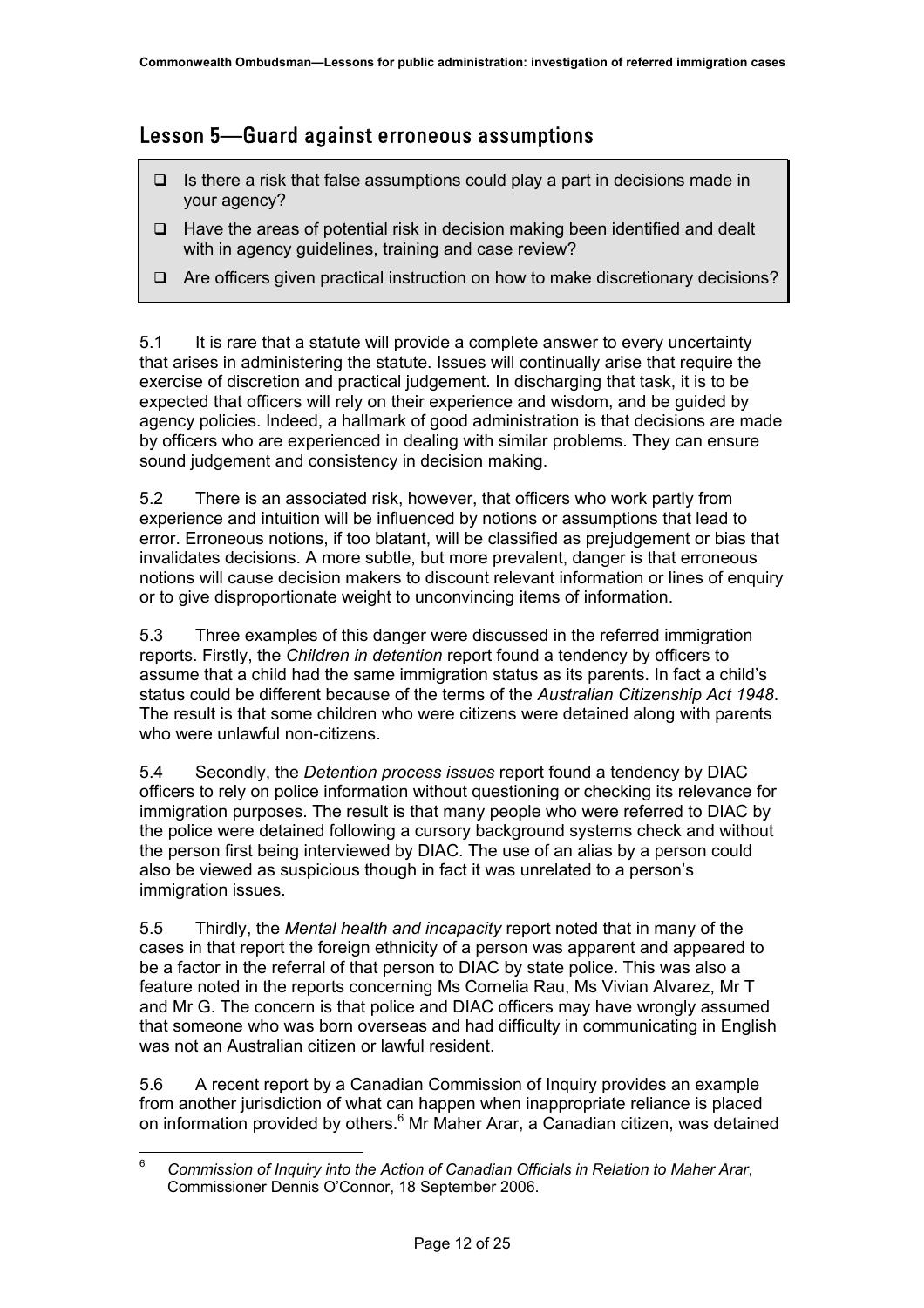by American authorities, removed to Syria where he was detained for nearly a year and interrogated and tortured. The Inquiry found that the American decision to detain very likely relied on information provided by the Royal Canadian Mounted Police that was inaccurate, portrayed Mr Arar in an unfair fashion, and overstated his role in an investigation into suspected terrorism.

5.7 Agency officers are more likely to be influenced by erroneous notions when they approach their work in a routine or repetitive manner and do not pay close attention to the individual circumstances of each case. The danger is heightened if officers feel the need to apply agency policies rigidly, without deliberation. Short-term goals, such as meeting quotas or deadlines, can also obscure the practical judgement required of officers.

- 5.8 In summary, agencies should ensure that:
	- areas of potential risk in decision making in the agency are identified and strategies put in place to guard against error
	- guidelines for agency decision making give clear practical guidance on matters that should and should not be considered when discretionary decisions are being made
	- agency training courses on decision making give practical illustrations that warn officers of how they can unthinkingly be wrongly influenced by inappropriate cultural habits and stereotypes
	- the reasons are recorded for all administrative decisions that have an adverse impact on people, indicating the matters that were taken into account
	- there is regular monitoring, quality assurance and review of all areas of discretionary decision making.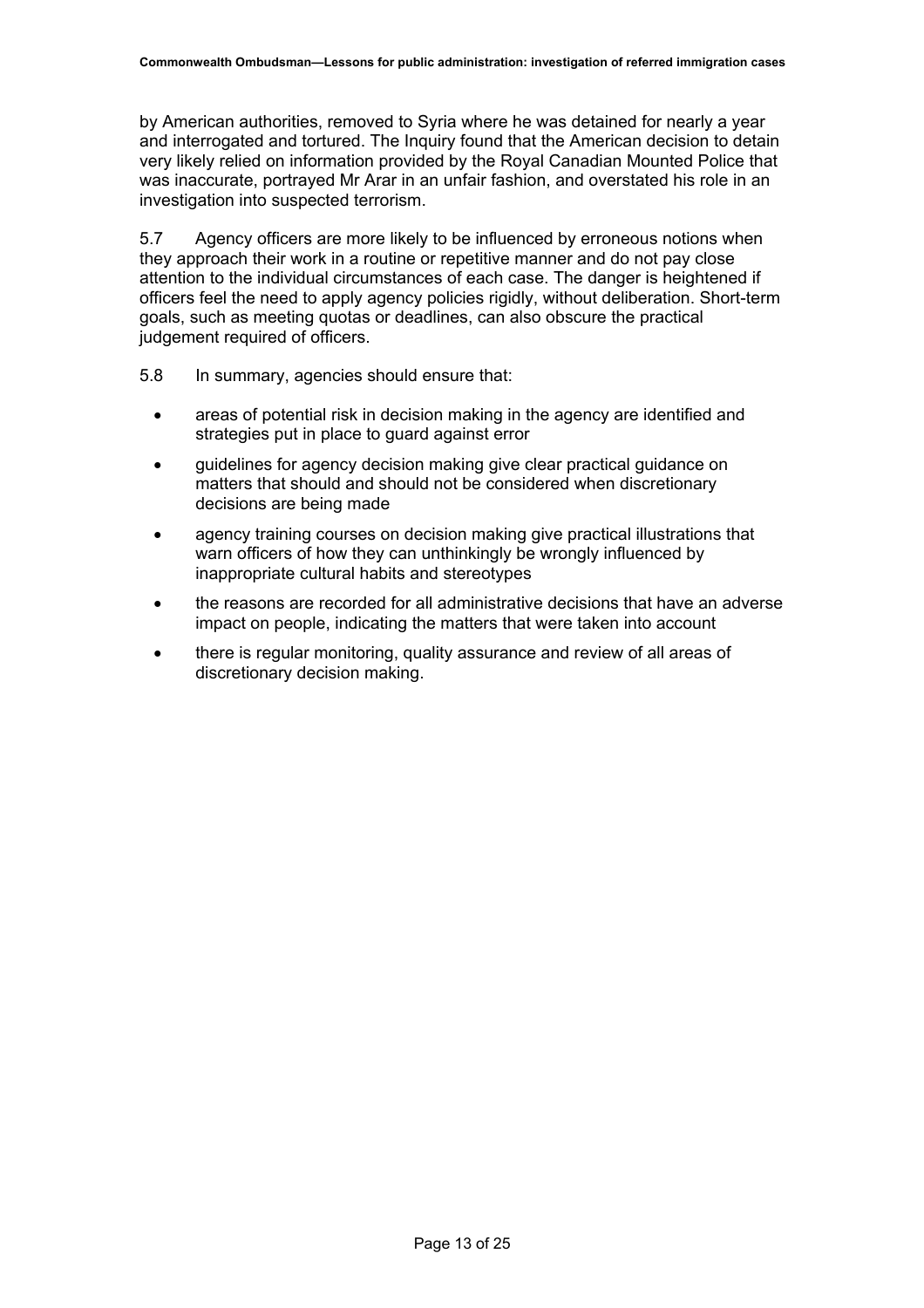### <span id="page-16-0"></span>Lesson 6—Control administrative drift

- $\Box$  Is there unnecessary delay in making decisions in your agency?
- $\Box$  Have procedures and mechanisms been implemented to prevent unnecessary delay?
- $\Box$  Do staff know it is their responsibility to advise others when delays in decision making are occurring?

6.1 Delay occurs in all administrative systems. Sometimes it is unavoidable, but more often it can be reduced or prevented. A common explanation for unnecessary delay is inattentiveness: a matter is simply allowed to drift.

6.2 The causes can be numerous. A file may have been put in the 'too hard' basket to be looked at later. The responsibility for dealing with a case passed from one officer to another, who took time to become acquainted with it. A matter was left idle while advice was sought on one aspect of it. A case that was given a lower priority continued to be ignored as other cases requiring attention continued to arrive.

6.3 Administrative drift was a particular problem in many of the immigration cases: it took ten months to identify Ms Rau; 22 months to determine that Ms Alvarez had been wrongly removed from Australia to the Philippines; and 253 days over three periods of detention to put measures into place to prevent the re-detention of an Australia citizen, Mr T. In many other cases there were extended periods of inactivity that resulted in the detention of a person lasting far longer than could be justified.

6.4 The issue of delay has been raised in other inquiries into government. An example is the report of a Senate Committee into the military justice system, which was critical of unnecessary and inordinate delay in disciplinary and administrative investigations. [7](#page-16-1) The report pointed to the problems this caused, including loss of confidence in the military justice system, and anxiety and distress for those under investigation.

6.5 Administrative drift will be a problem in any government program area unless measures are put in place to counteract it. Examples of what can be done were given in the Commonwealth Ombudsman Annual Report 2005–06. Establishing an agency complaint unit gives members of the public a place to turn to when delay occurs. Defining the time frame for each stage in a decision provides a clear structure for measuring the progress of cases. Periodically reviewing all cases that have been unresolved for a set period of time ensures they are not left unattended. Assessing the inherent complexity of all new cases before they are allocated to staff enables forward planning to be done. And preparing written plans for how difficult cases will be handled sets a realistic timeframe for the resolution of each case.

- 6.6 In summary, agencies should ensure that:
	- the time taken to make individual decisions is recorded and appraised periodically

<span id="page-16-1"></span> <sup>7</sup> Senate Foreign Affairs, Defence and Trade References Committee, *Inquiry into the effectiveness of Australia's military justice system,* June 2005 at xi and xiii.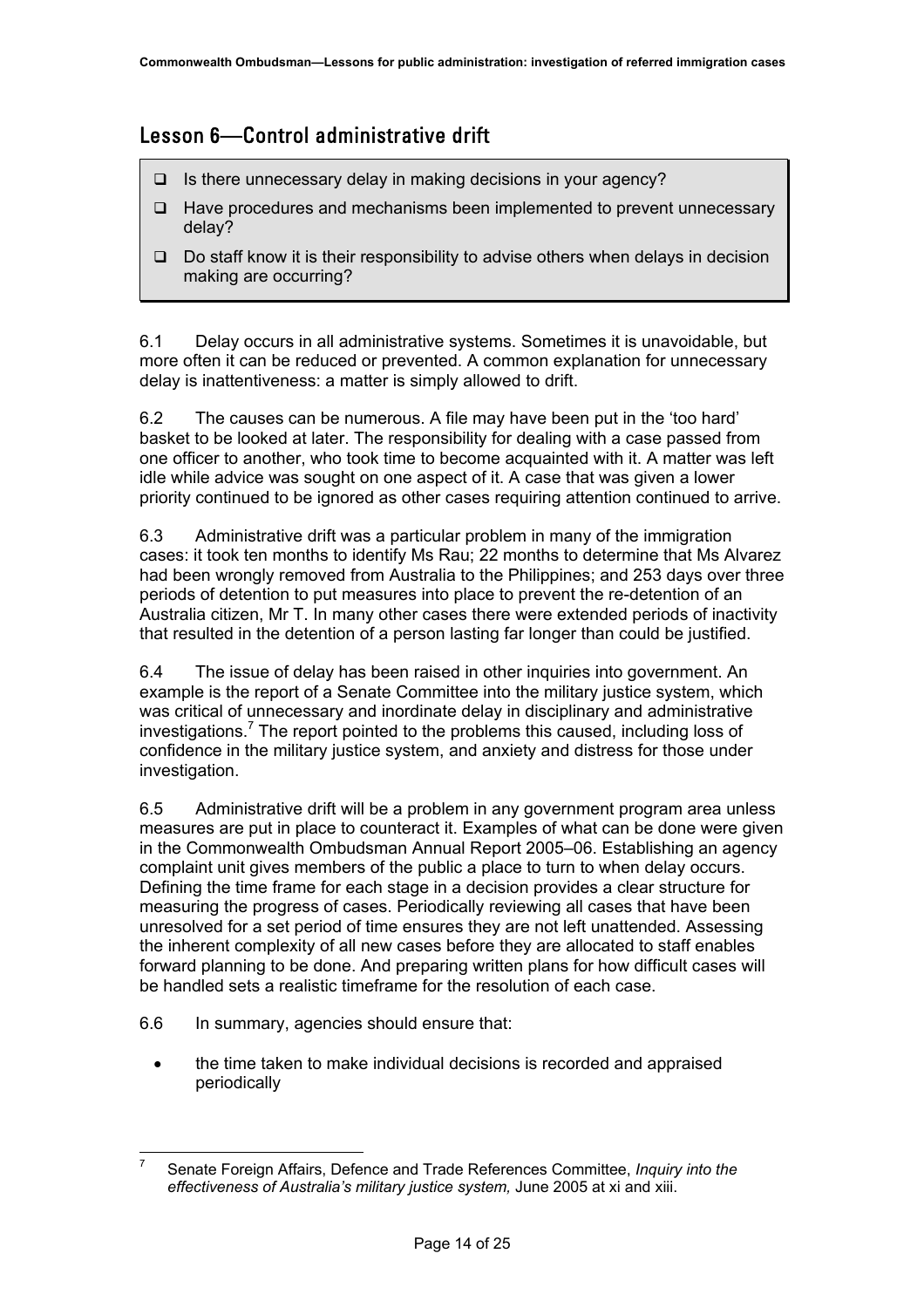- decisions that took too long to make are studied to identify if there are systemic problems that need to be addressed
- timeframes are built into decision-making processes, supplemented by formal procedures for review and escalation of cases that breach those timeframes
- the areas of potential delay in agency decision making are identified and strategies put in place to guard against delay
- it is part of agency culture that unnecessary delay in decision making is spurned.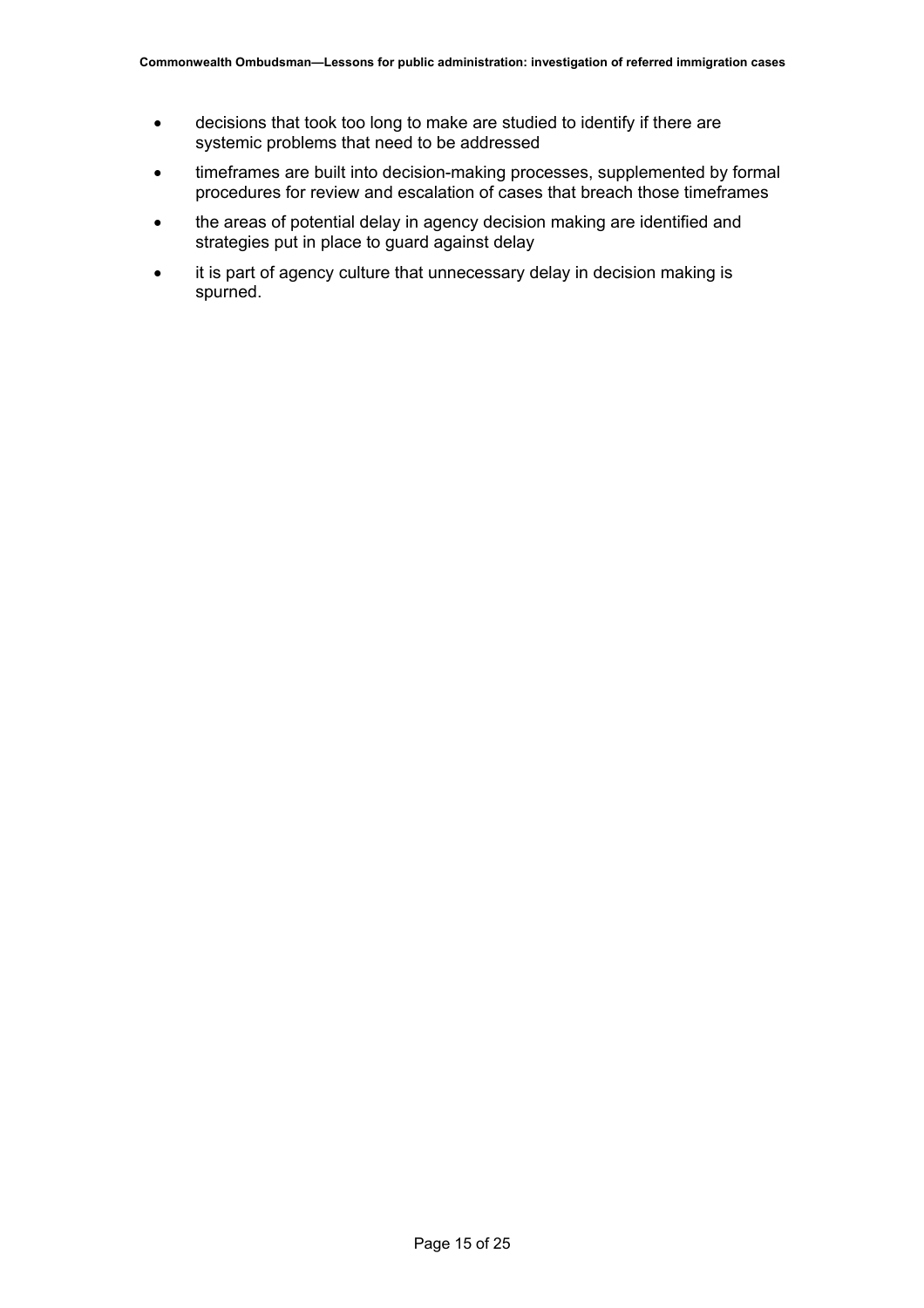### <span id="page-18-0"></span>Lesson 7—Remove unnecessary obstacles to prudent information exchange with other agencies and bodies

- $\Box$  In making decisions does your agency rely upon or need information provided by other agencies?
- $\Box$  Do other agencies rely upon your agency to provide information relevant to their decisions?
- $\Box$  Have workable and sensible procedures been put in place for inter-agency information exchange?

7.1 Good decision making requires accurate and comprehensive information. It may need to be assembled from other units in the agency or from other agencies. Information is a two-way flow: just as agencies need to collect information from other agencies, they need to provide or share it with other agencies. Unnecessary obstacles and blockages to the exchange and flow of information within government can impair the quality of decision making.

7.2 The *Rau* and *Alvarez* reports both criticised an inappropriate reliance by DIAC officers on personal privacy protection to explain why information was not provided to people who had a relevant and legitimate interest in receiving it. Protection of personal privacy was the reason given in Ms Rau's case for not circulating her photograph to other agencies at a time when her identity was unsolved, and in Ms Alvarez's case, for not divulging details of her whereabouts to her former husband. Both inquiries concluded that the *Privacy Act 1988* did not preclude the selective disclosure of those personal details. The *Mr G* report similarly noted that officers declined on privacy grounds to discuss his case with a person who offered to assist in resolving his identity and immigration status.

7.3 The same complaint has been made in other areas—that the Privacy Act is wrongly cited as a reason for non-disclosure or dissemination of information. A report of a Senate Committee on the Privacy Act noted that inappropriate reliance on the PrivacyAct could undermine accountability and transparency in government.<sup>8</sup> The same criticism has been noted by the Australian Law Reform Commission in an Issues Paper on a review of Australian privacy laws.<sup>[9](#page-18-2)</sup>

7.4 Problems of a different kind in managing the exchange of information between agencies were highlighted in three other referred immigration reports. The *Data problems* report noted instances of delay and breakdown in communication of information between DIAC and merit review tribunals concerning appeal proceedings. Failure in some cases by the tribunals to notify DIAC that appeals had been lodged, or by DIAC to record such information, meant that some review applicants were wrongly thought to be unlawful non-citizens and were taken into detention. The *Mr T* report noted a breakdown in exchanging information between DIAC and the company contracted to manage detention centres. Staff of the company thought their responsibility was limited to managing the centres and caring for detainees, and did not pass on information that might have clarified Mr T's identity

<span id="page-18-1"></span> <sup>8</sup> Senate Legal and Constitutional Committee, *The real Big Brother: Inquiry into the Privacy Act 1988* (2005) at 5.92–5.116.

<span id="page-18-2"></span><sup>9</sup> Australian Law Reform Commission, *Review of Privacy*, Issues Paper 31 (2006) at 144– 149.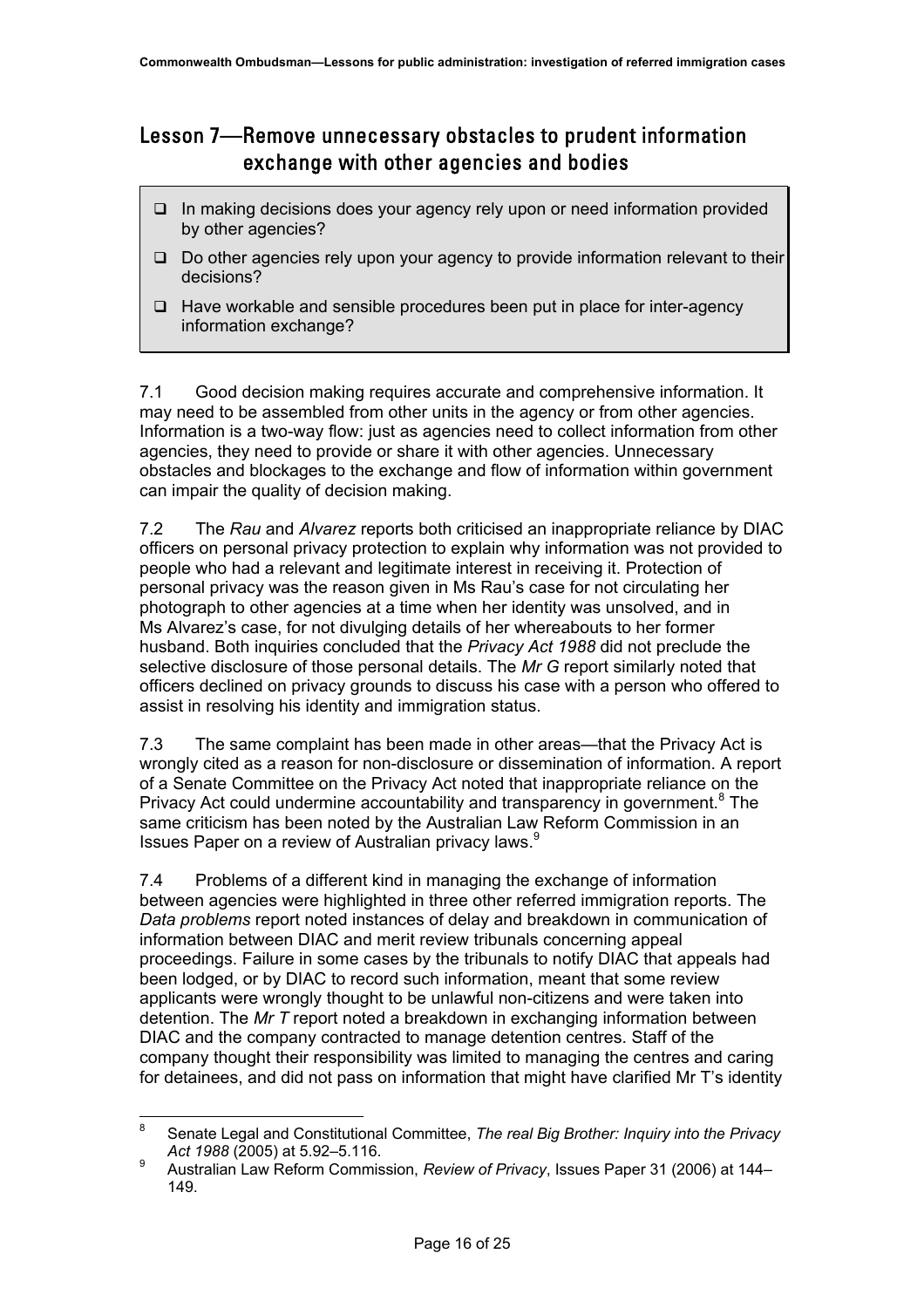and that he was an Australian citizen. The *Detention process* report noted that state police had authority to detain people thought to be unlawful non-citizens under the Migration Act. Inaccurate information provided either by police to DIAC, or by DIAC to police, resulted in the wrongful detention of some people.

7.5 Exchanging information with other agencies and organisations is an important dimension of government, and can be indispensable to accurate and reliable decision making and compliance action. There are necessary controls and limitations on what can be exchanged, to safeguard important public and private interests. On the other hand, those controls should be carefully managed to ensure that they do not become impediments to prudent information exchange. It is also incumbent on agencies to ensure the reliability of the information that is both provided and received. Staff must be alert to the need to be cooperative and careful when exchanging information with other agencies.

- 7.6 In summary, agencies should ensure that:
	- where appropriate, memorandums of understanding with other agencies are entered into to facilitate effective information exchange
	- unnecessary obstacles to sensible information exchange with other agencies are eliminated
	- information exchanged with other agencies is monitored to check the reliability of information being received and being given
	- staff are cautious in basing decisions on information provided by others that may not have been verified
	- staff are properly instructed in applying the Information Privacy Principles.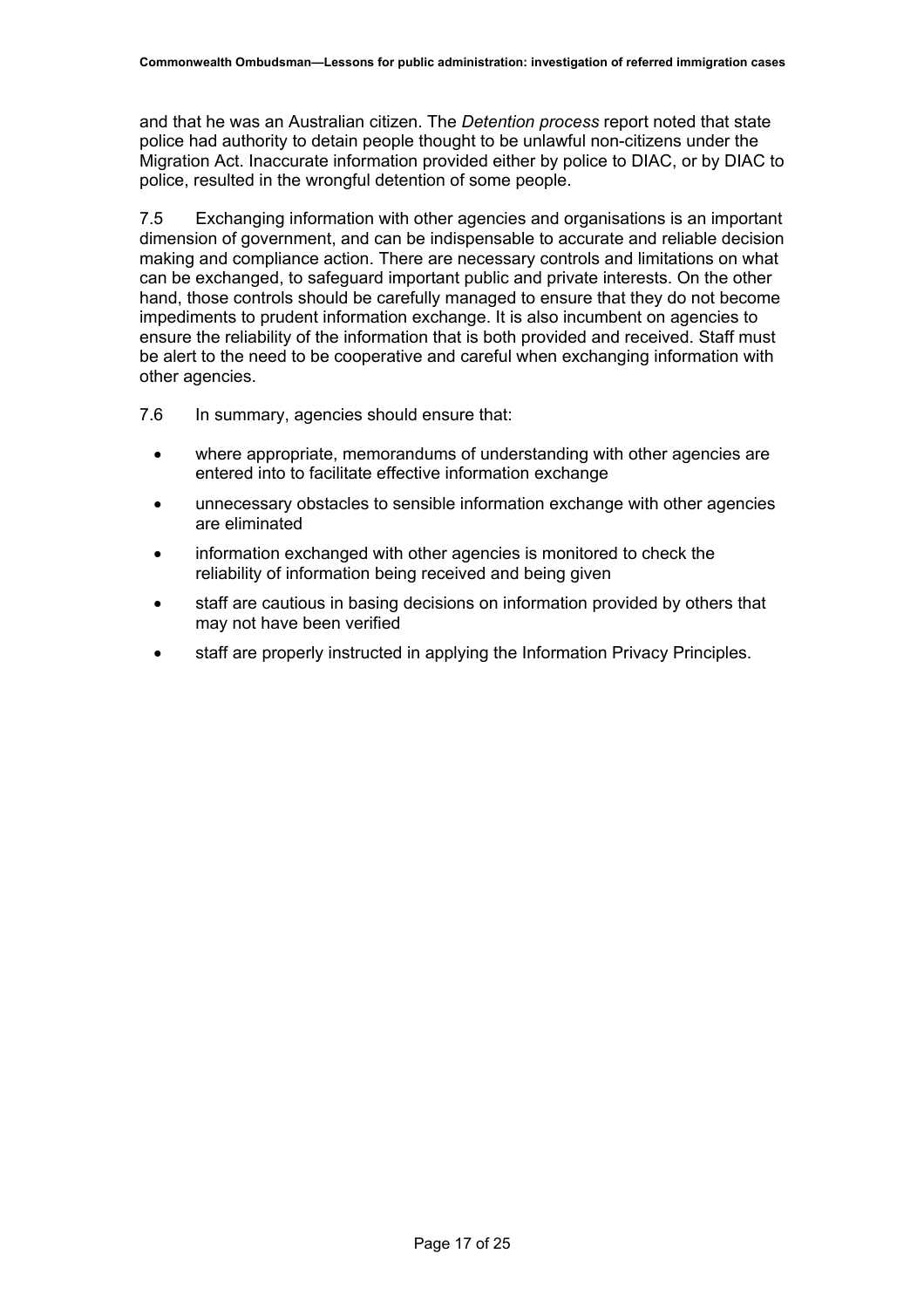### <span id="page-20-0"></span>Lesson 8—Promote effective communication within your own agency

- $\Box$  Are the administrative manuals in your agency that provide guidance to staff on making decisions accurate and up-to-date?
- $\Box$  Is decision making monitored to review whether decisions are consistent with the agency's policy and procedural guidelines?
- $\Box$  Are legislative changes and court rulings communicated promptly and clearly to staff?

8.1 Good decision making within agencies relies on effective communication between officials at all levels and locations within the agency. Effective communication is both a vertical and a horizontal process. This issue becomes steadily more important for agencies as they grow larger, functions become more complex, and decisions are made at separate offices located around Australia and internationally.

8.2 One important source of information for officers is the administrative manuals that provide guidance on administering the agency's legislation. There can be a direct correlation between the adequacy of manuals and the quality of decision making in an agency. Echoing that point, the referred immigration reports highlighted deficiencies in the guidance given on matters such as forming a 'reasonable suspicion' to detain an unlawful non-citizen under s 189 of the Migration Act. This issue has been taken up by DIAC in a substantial revision and clarification of many internal policies and manuals.

8.3 It is equally important that officers refer to the agency's manuals, particularly when faced with sensitive or difficult decisions. Again, the referred immigration reports pointed to instances in which immigration officers made decisions that were contrary to policy instructions, or when interviewed by Ombudsman staff claimed to be unaware of relevant policy instructions. An example discussed in the *Children in detention* report is that officers did not give proper effect to policy instructions on verifying identity and considering alternative forms of detention. As that suggests, it should never be assumed that all policies, however skilfully drafted or conscientiously circulated within the agency, are digested and applied by officers. Intensive training and regular monitoring of decision making is necessary to ensure that this occurs.

8.4 The information databases in an agency are another vital resource for storing and communicating information to staff. The referred immigration reports showed a number of cases where erroneous detention decisions stemmed from the unreliability of DIAC's databases. Partly this was caused by intermittent failures by staff to enter comprehensive and accurate information on the databases about visa applicants. Another problem, first highlighted in the *Alvarez* report, is that client details were recorded on several different databases that were not properly integrated and could not be fully accessed by a single search. Staff had not received proper formal training on using the systems. The major project since initiated by DIAC to develop a new information management system, 'Systems for People', confirms the important role that information systems play in supporting effective communication and good decision making.

8.5 Staff also depend on their agency to provide accurate and up-to-date information about legislative changes and recent court and tribunal decisions. The *Notification issues* and *Other legal issues* reports dealt with instances in which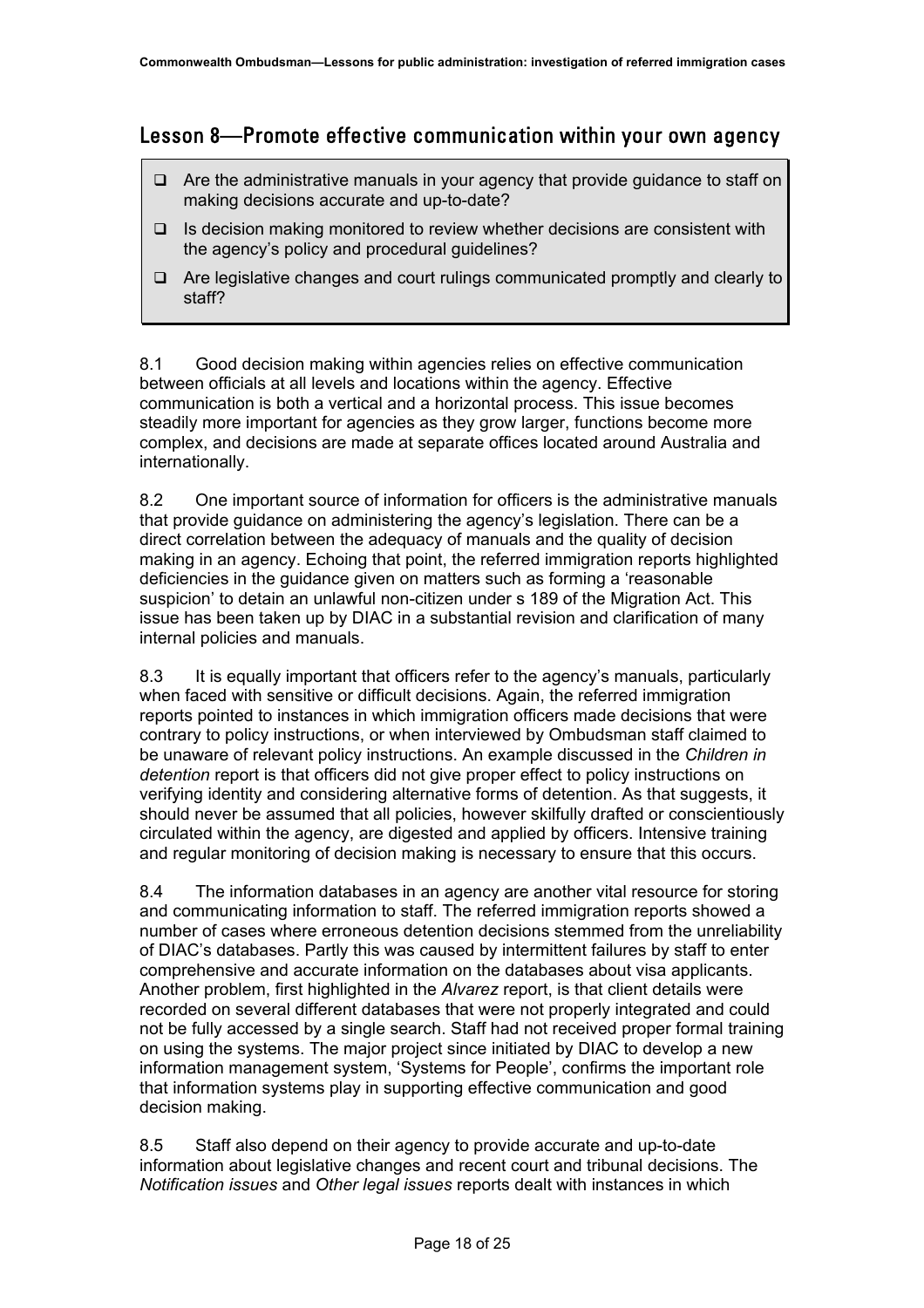important court decisions were not properly understood or communicated to staff. An example was the Federal Court decision in 2003 in Srey,<sup>10</sup> holding that a defect in a letter notifying a person of a visa refusal decision had the result that the person still held a bridging visa and was not an unlawful non-citizen liable to detention. This ruling was potentially relevant to thousands of other cases, including over 50 of the referred cases in which people were either wrongly taken into detention or held longer than was justifiable.

8.6 The Srey case illustrated a point of broader relevance to government, that judicial decisions can have far reaching and unforeseen consequences for government agencies. Agencies need to keep abreast of significant legal developments and to keep staff properly informed.

- 8.7 In summary, agencies should ensure that:
	- effective communication within the agency is supported by appropriate policies and procedures
	- administrative manuals that provide guidance to staff on applying the agency's legislation are easy to use and up-to-date
	- there is regular monitoring, quality assurance and review of decisions to check if they are consistent with the agency's policy and procedural guidelines
	- information barriers and 'silos' within the agency do not impede good decision making
	- legislative changes and important court and tribunal rulings are communicated promptly and clearly to staff.

<span id="page-21-0"></span><sup>&</sup>lt;sup>10</sup> Chan Ta Srey and Minister for Immigration and Multicultural Affairs [2003] FCA 1292.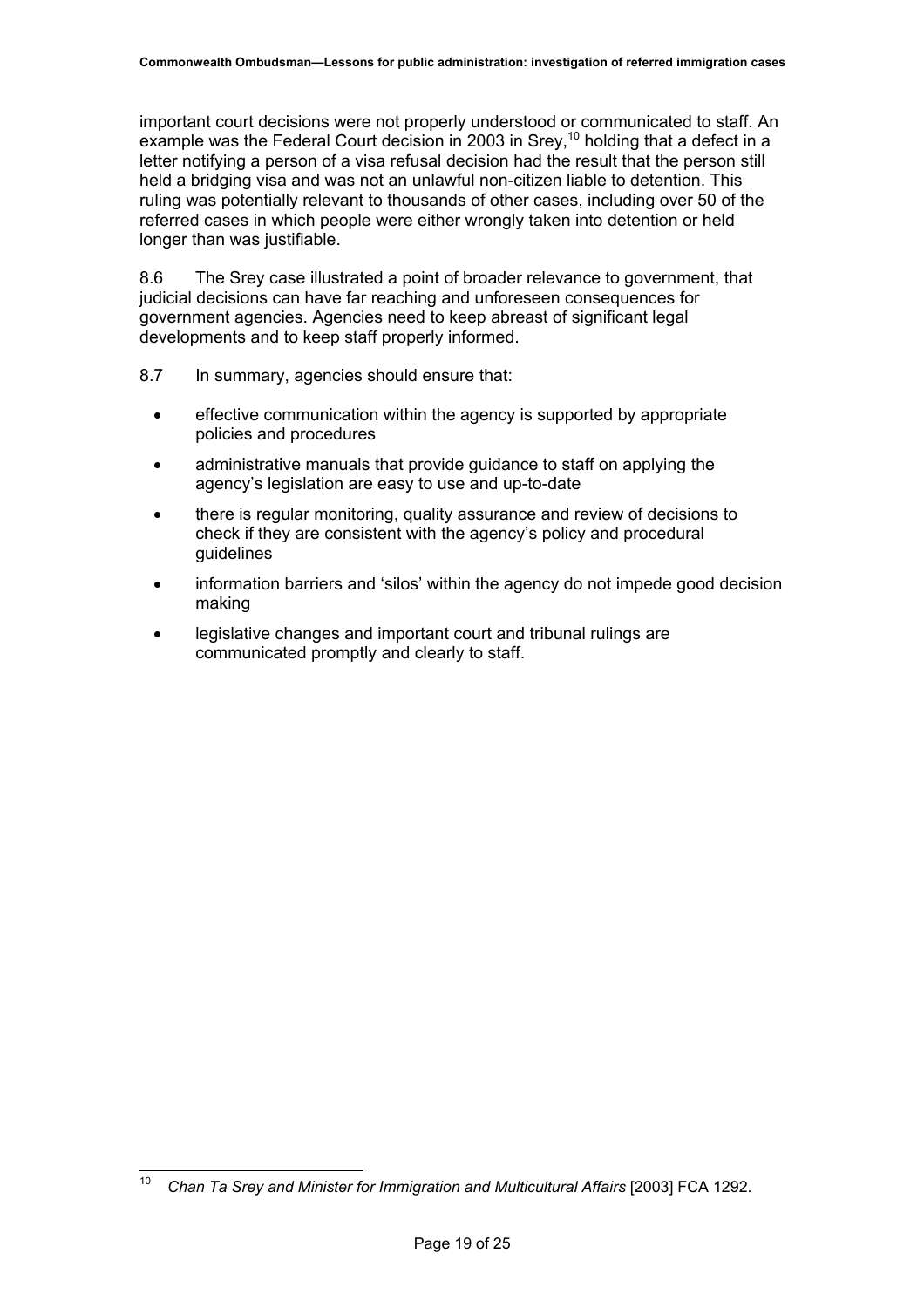### <span id="page-22-0"></span>Lesson 9—Manage complexity in decision making

- Does your agency administer complex legislation or programs?
- $\Box$  Is the agency aware of faulty decisions that resulted from complexity?
- $\Box$  Is special attention given in the agency to handling and supervising the resolution of difficult and complex cases?

9.1 Immigration law and administration is a microcosm of the complexity that now permeates government. An immigration legislative framework that, two decades ago, was brief and built on discretion and internal policy, now contains thousands of pages that spell out a multiplicity of rules, powers, visa classes and time limits. Each year hundreds of court and tribunal decisions add refinement to the legislative rules. The steady growth in movement of people into and out of Australia creates a variety of new and unique issues to be addressed by decision makers.

9.2 A similar complexity arises in other areas of government. Laws about taxation, customs, superannuation, social security, child support, health insurance, workplace relations, crime and anti-terrorism throw up equally difficult issues to be decided by officers across government. The decisions that are made can have a substantial and adverse impact on the comfort and well being of members of the public.

9.3 The more complex a system, the greater the risk that mistakes will occur and decisions will be faulty. A particular hazard in complex systems is that officers will misunderstand and misapply the legislative standards. The risk of error increases when people's circumstances and other facts are unclear or in dispute.

9.4 Many of the errors that occurred in the referred immigration cases were a product of this complexity. An example discussed in the *Notification issues* report concerned the statutory rules for notifying a person that a visa had been refused or cancelled. Failure to notify a decision correctly—for example, by sending it to an incorrect address, sending it to the wrong migration agent, or through an error in drafting the notice—could mean that the intended recipient still held a bridging or other visa until a notice was correctly served. DIAC might be unaware of the error and institute compliance action to detain the person. Months or even years could pass before the error was identified.

9.5 Complexity of other kinds was explored in some of the individual case studies. The report on *Mr G*, who was detained for 43 days, highlighted the confusion that arose in deciding whether Mr G, a mentally ill and homeless man who had arrived from East Timor nearly thirty years earlier, had held for over eight years a unique and complex visa, the absorbed person visa, on which there was little accessible policy guidance and support. The *Other legal issues* report discussed the case of Mr A, who spent over three years in detention after his permanent resident visa was overridden by a one month border visa that he was granted when he reentered Australia after travelling abroad. Though officers actively considered his plight during his detention, the view taken was that there was no power in the Migration Act to revisit or undo his detention and inadvertent loss of permanent resident status. A different view was later taken and he was released after the intervention of the Ombudsman's office.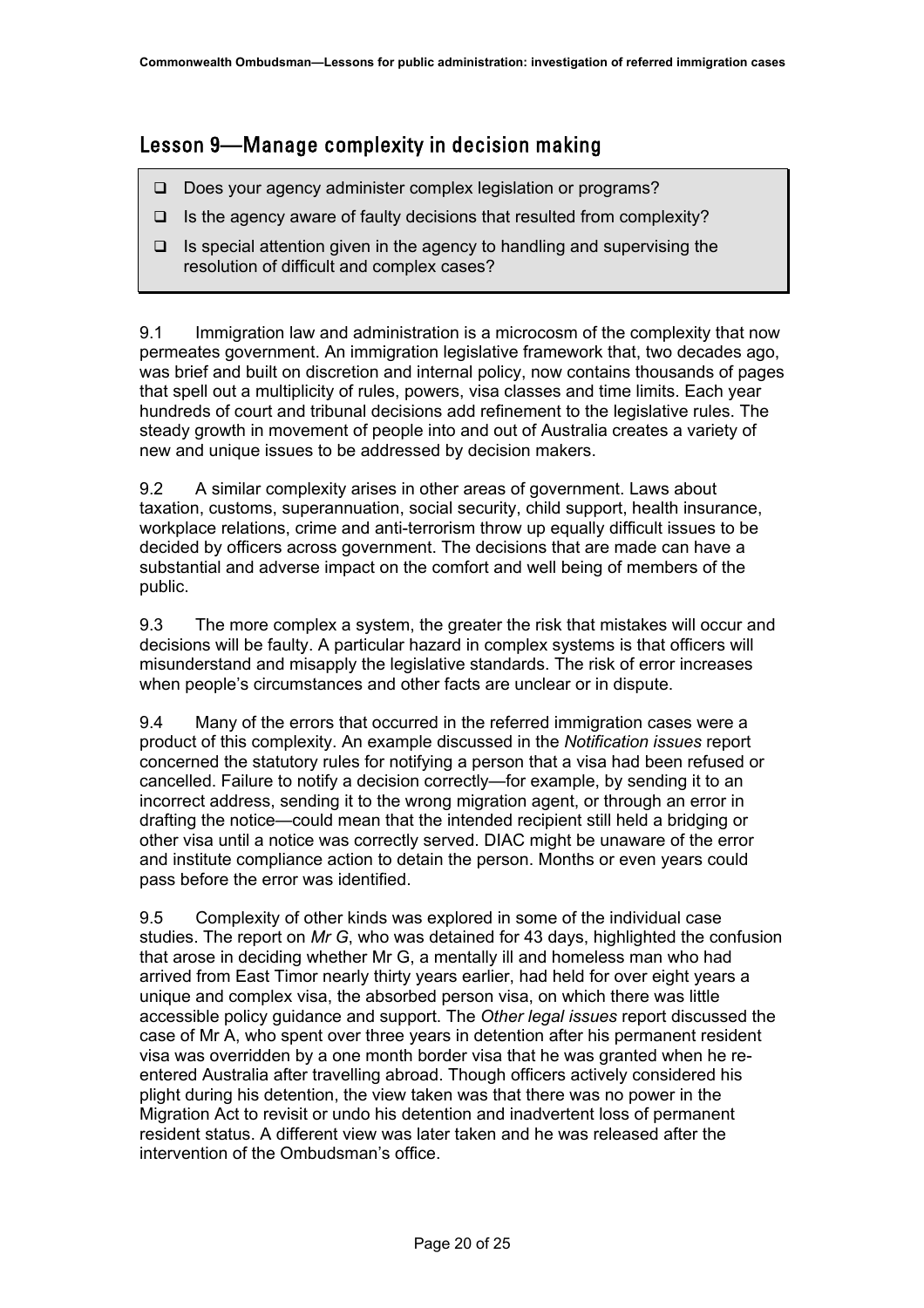9.6 Another factor that can complicate decision making is that legislation and policy can send conflicting messages. This was a theme taken up in the Alvarez report. Some of the officers interviewed for that report explained that their key performance indicators were focused on the prompt removal of unlawful non-citizens, rather than on the welfare of those subject to compliance action.

9.7 The challenge facing all agencies is to safeguard good decision making in the context of increasing complexity in government administration. Many of the ways of doing so are taken up elsewhere in this report—targeted and regular training for officers, clear guidance in administrative manuals, active case management of difficult and unresolved cases, and ongoing quality assurance and review of problematic decisions.

9.8 Other structural reforms may also warrant consideration. At the administrative level, there is much to be said for identifying early the officer with responsibility for the carriage of a complex case, and requiring that officer to supervise the case until completion. At the legislative level, a recommendation made in the *Other legal issues* report is that consideration be given to amending the Migration Act (and, by inference, other statutes) to insert a specific legislative power to enable officers to revisit and vary decisions that are found to be based upon legal or factual error.

9.9 In summary, agencies should guard against poor decision making resulting from complex legislative and administrative schemes, by ensuring that:

- areas of decision making known to be complex are identified and procedures put in place to provide proper training, guidance and support to officers
- there are clear lines of responsibility in the agency for handling and supervising the resolution of difficult and complex cases
- decisions known to be faulty are studied to see if there are systemic problems that need to be addressed
- staff are encouraged to draw attention to difficulties in decision making and to workshop alternative approaches to dealing with problems
- there is constant review of whether legislative amendment is required to alleviate difficulties in decision making faced by the agency.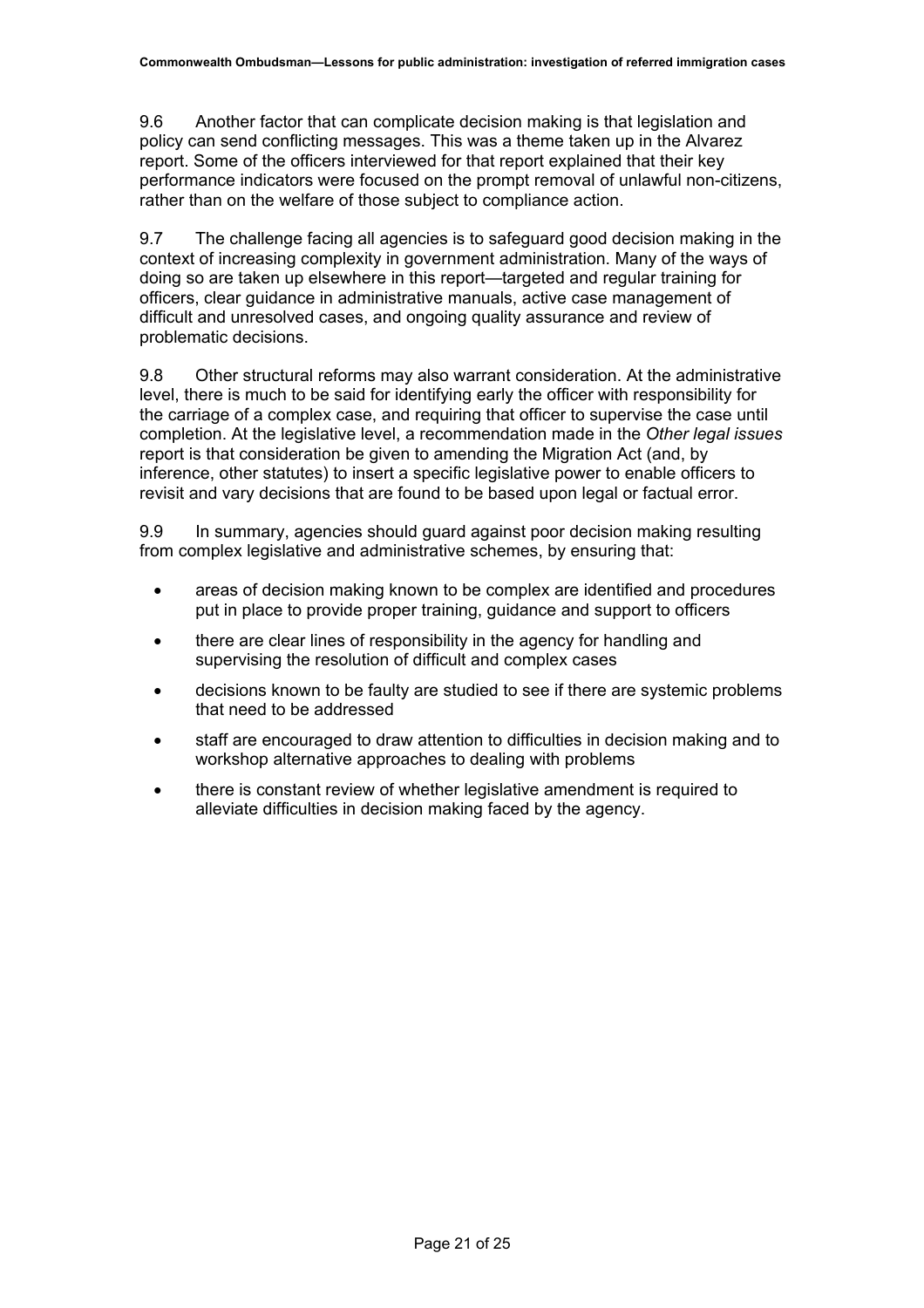#### <span id="page-24-0"></span>Lesson 10—Check for warning signs of bigger problems

- $\Box$  Does your agency monitor decisions and complaints to check for systemic problems in agency administration?
- $\Box$  Does your agency learn from the experience of other agencies that have encountered problems?
- Does your agency encourage critical self-appraisal?

10.1 All agencies experience problems in decision making. This is to be expected when thousands or even millions of decisions are made by a large number of officers, of varying experience, who are located in offices around the country. The growing complexity of legislation and the intricacy of the issues to be decided adds to the probability of error.

10.2 Sometimes the errors are one-off or exceptional and can be corrected through the agency's internal processes and by external review. At other times, error in a single case is not unique and points to a larger problem that may need to be addressed. It is a function of leadership and good management to identify problem areas and initiate reform.

10.3 What does it take to alert an agency to the problems within? What is needed to trigger an internal reform program?

10.4 An important lesson from the referred immigration cases is that flaws in individual decisions can portray larger problems that need to be addressed by the agency. In short, the reports in the *Rau, Alvarez* and *Mr T* cases were, in the words of the Secretary of DIAC, 'the major catalyst for comprehensive business and cultural change in the department'.[11](#page-24-1) This included reforms in data management, case management, record keeping, internal audit, client service, stakeholder engagement, training, governance arrangements, cultural values, compliance operations and immigration detention.

10.5 The same has happened in other areas of government. An inquiry by the Joint Committee of Public Accounts into problems in the Midford Shirts case<sup>12</sup> was a stimulus to substantial reform of customs administration. A report of a Senate Committee on the military justice system<sup>13</sup> was followed by a substantial reform program to the procedures for military complaint handling, investigations and discipline. And a report of the Hope Royal Commission on security and intelligence, <sup>[14](#page-24-4)</sup> following a botched training exercise for ASIS officers at the Sheraton Hotel in Melbourne in 1983,  $15$  fed into legislative and administrative reform of security

<span id="page-24-1"></span><sup>&</sup>lt;sup>11</sup> Department of Immigration and Citizenship, 'Palmer Report—two years of progress—The Secretary's introduction', *Information Sheet 1*, June 2007.

<span id="page-24-2"></span><sup>12</sup> Joint Committee of Public Accounts, *Report 325: The Midford Paramount Case and Related Matters, Customs and Midford Shirts—The Paramount Case of a Failure of Customs,* AGPS, Canberra, 1992

<span id="page-24-3"></span><sup>13</sup> Senate Foreign Affairs, Defence and Trade References Committee, *Inquiry into the effectiveness of Australia's military justice system,* June 2005.

<span id="page-24-4"></span><sup>14</sup> Royal Commission on Australia's Security and Intelligence Agencies, *Report on the Sheraton Hotel Incident*, 1984.

<span id="page-24-5"></span><sup>15</sup> See *A v Hayden (No 2)* (1984) 156 CLR 532.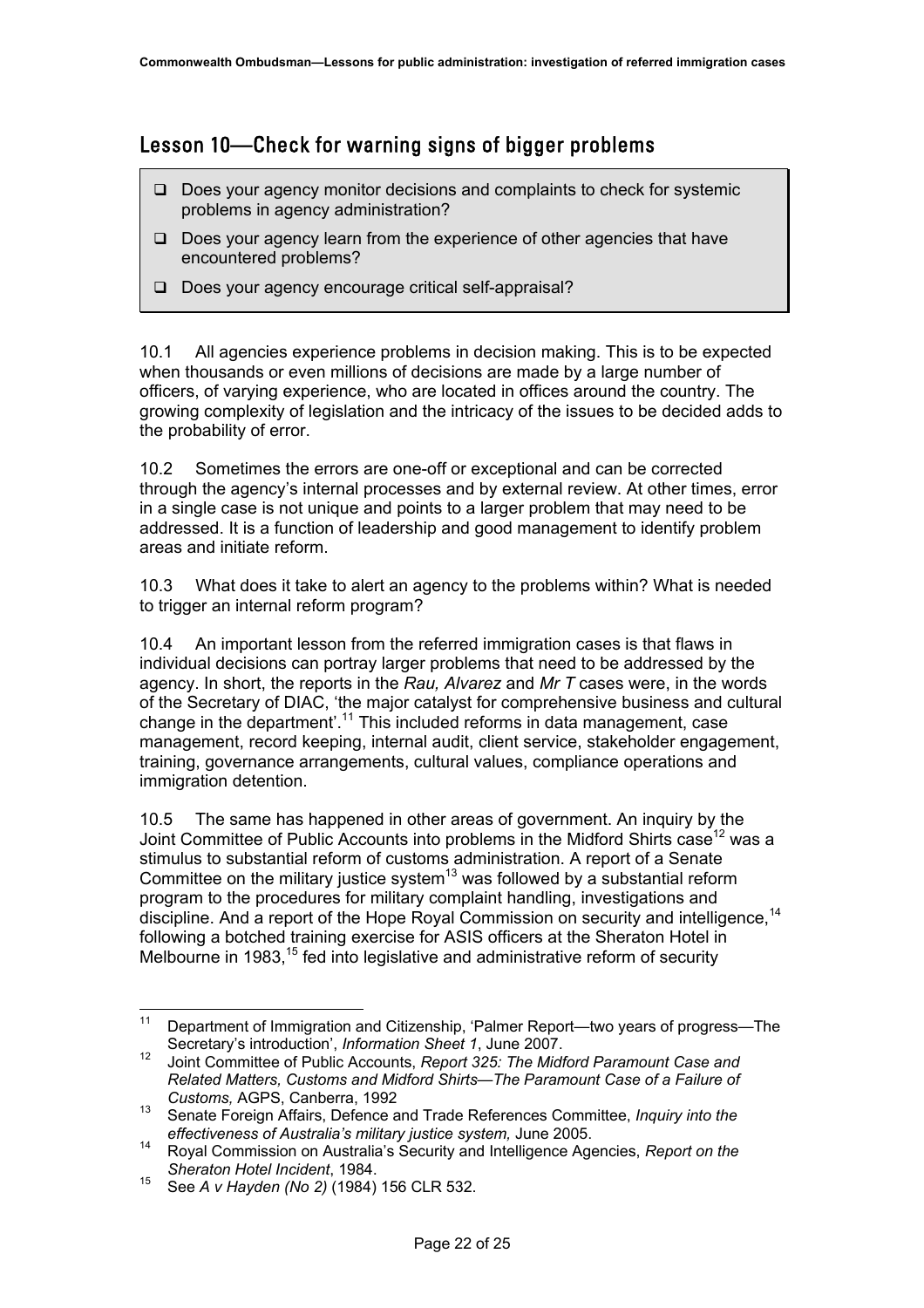intelligence arrangements and the creation of the Inspector-General of Intelligence and Security.

10.6 A lesson for agencies is that the same process of reform can be triggered internally and driven by the agency when incidents occur that highlight systemic weaknesses in the agency's processes. There is no need to wait—indeed, there is a compelling reason not to wait—for an external crisis to focus attention on problems in agency administration.

10.7 Major case failures will not trigger internal reforms unless the supervisory and managerial arrangements in an agency are designed to capture and highlight problems when they first arise. There must be constant review and analysis of case failures, followed by a briefing to senior officers and ministers. The agency processes must allow those unwelcome messages to get through: cumbersome processes can block bad news that needs to be heard.

10.8 Complaints to the agency, either to its own internal complaints unit or externally to the Ombudsman or similar oversight bodies, are another valuable source of intelligence about potential weaknesses in agency administration. Complaints provide a window on a larger picture; they should feed into a process of continual review and change.

10.9 It is equally important that agencies are attuned to critical self-appraisal. A tendency that can be self-defeating, noticed frequently by the Ombudsman's office, is for agencies to explain away complaints by observing that they relate only to a minor proportion of the total number of decisions made by the agency. The tendency of agencies to downplay the significance of individual errors comes to light also when there is an external review of agency action by the Ombudsman, a parliamentary committee or other independent commission of inquiry. The reports of those bodies are frequently more critical of agencies than agencies are of themselves. And yet, more often than not, agencies accept and implement the recommendations in independent reports. The implication to be drawn is that agencies can be slow to recognise the magnitude or significance of internal problems.

10.10 In summary, agencies should ensure that:

- complaints to the agency and the Ombudsman, and court and tribunal decisions relating to the agency, are systematically reviewed to see if they highlight administrative problems that need to be addressed
- leaders in the agency look for and respond to weaknesses in agency administration that are highlighted by individual case failures or complaints to the agency
- staff in the agency are encouraged to identify and report on decision-making errors and problems in agency administration
- reports from staff about problems in agency decision making and administration are transmitted to senior officers of the agency
- the agency takes heed of case failures and administrative problems in other agencies.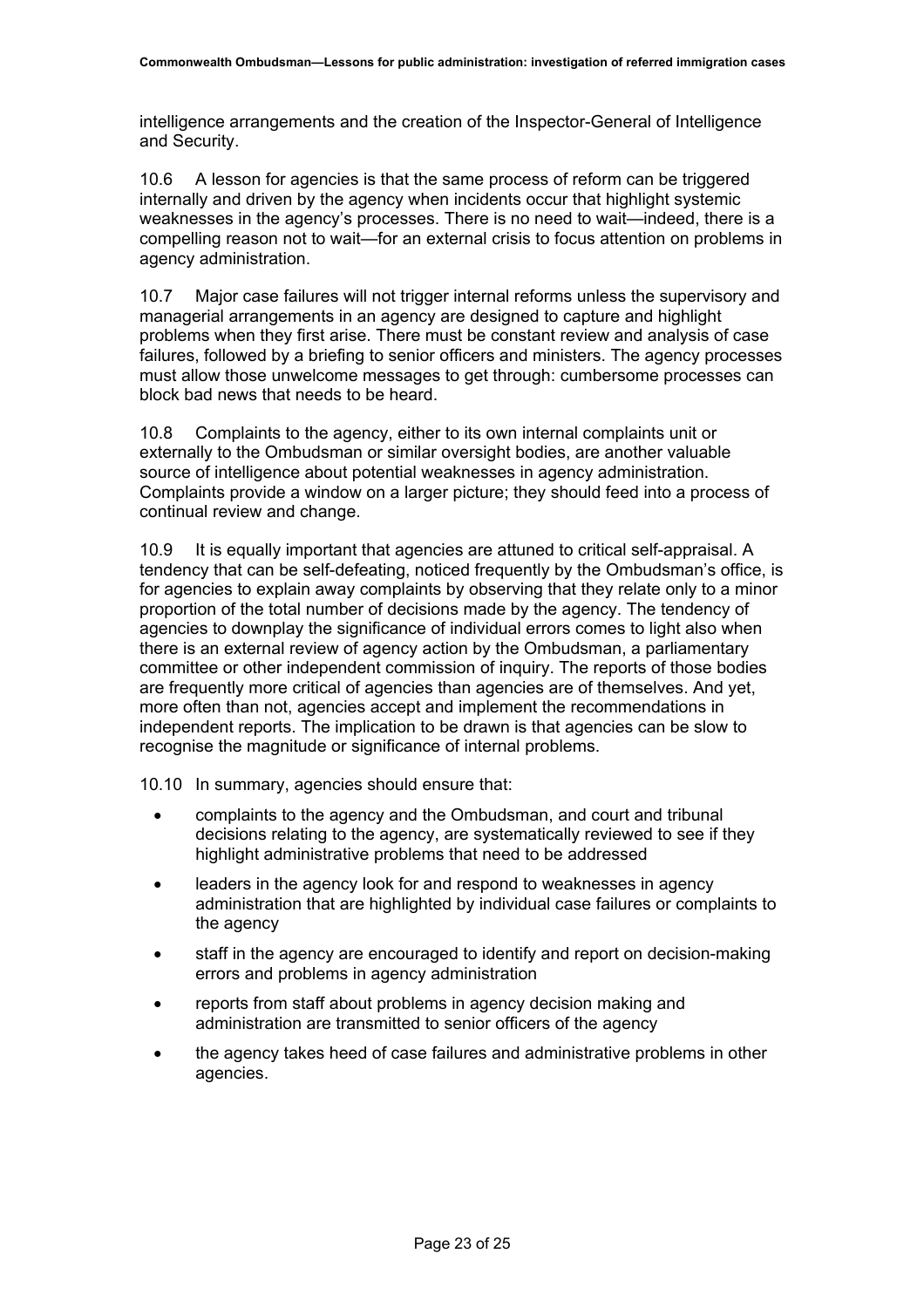## <span id="page-26-0"></span>ATTACHMENT 1—SUMMARY OF REPORTS

#### Referred immigration cases

• **Mr T** (Report No 4/2006)

This report concerned Mr T, an Australian citizen born in Vietnam, who suffered from severe mental illness. Officers of DIAC detained him as a suspected unlawful non-citizen on three occasions between 1999 and 2003. On one of those occasions he was detained for a period of eight months.

#### • **Mr G** (Report No 6/2006)

This report concerned the detention of an Australian resident of East Timorese origin who suffered from chronic schizophrenia. He was detained for a period of 43 calendar days in 2002. He was released when he was later found to be a permanent resident who had held an absorbed person visa since 1994.

• **Mental health and incapacity** (Report No 07/2006) This report dealt with nine cases of people who appeared to be suffering from poor mental health or incapacity at the time of their detention. In these cases officers uncritically accepted information from unmistakably irrational or delusional people in forming their reasonable suspicion that the person was unlawful. The recommendations in these reports were aimed at improving DIAC's practices in dealing with people with mental health or incapacity issues.

• **Children in detention** (Report No 08/2006) This report dealt with ten cases where children were taken into immigration detention. In eight of those cases the children were Australian citizens or lawful non-citizens and were not liable for detention. The main administrative deficiencies that led to these problematic detentions included inadequate training of staff and the lack of a dedicated policy document dealing with issues relating to children.

• **Detention process issues** (Report No 07/2007)

This report dealt with 70 cases where DIAC's decision to detain was often problematic—falling short of the relevant legislative requirements or resulting from a procedural deficiency. This report highlighted issues surrounding the use of coercive powers and the training and policy guidance that supports DIAC's s 189 detention power.

• **Data problems** (Report No 08/2007)

This report dealt with 45 cases in which a data recording error occurred at some stage during the detention of a person. Forty-two of these persons were lawful non-citizens at the time of detention. The report highlighted several data management issues for DIAC and recommendations centred on improved training, systems and the need for quality assurances processes.

• **Notification issues, including cases affected by the Federal Court decision in** *Srey* (Report No 09/2007)

Part One of this report dealt with 21 cases where a person was detained after a decision was made by DIAC either to refuse the person's application for a substantive visa, or to cancel the person's existing visa. In 20 of these cases there had been an error in notifying of either the decision to refuse or cancel a visa, or an essential preliminary step in making that decision. The